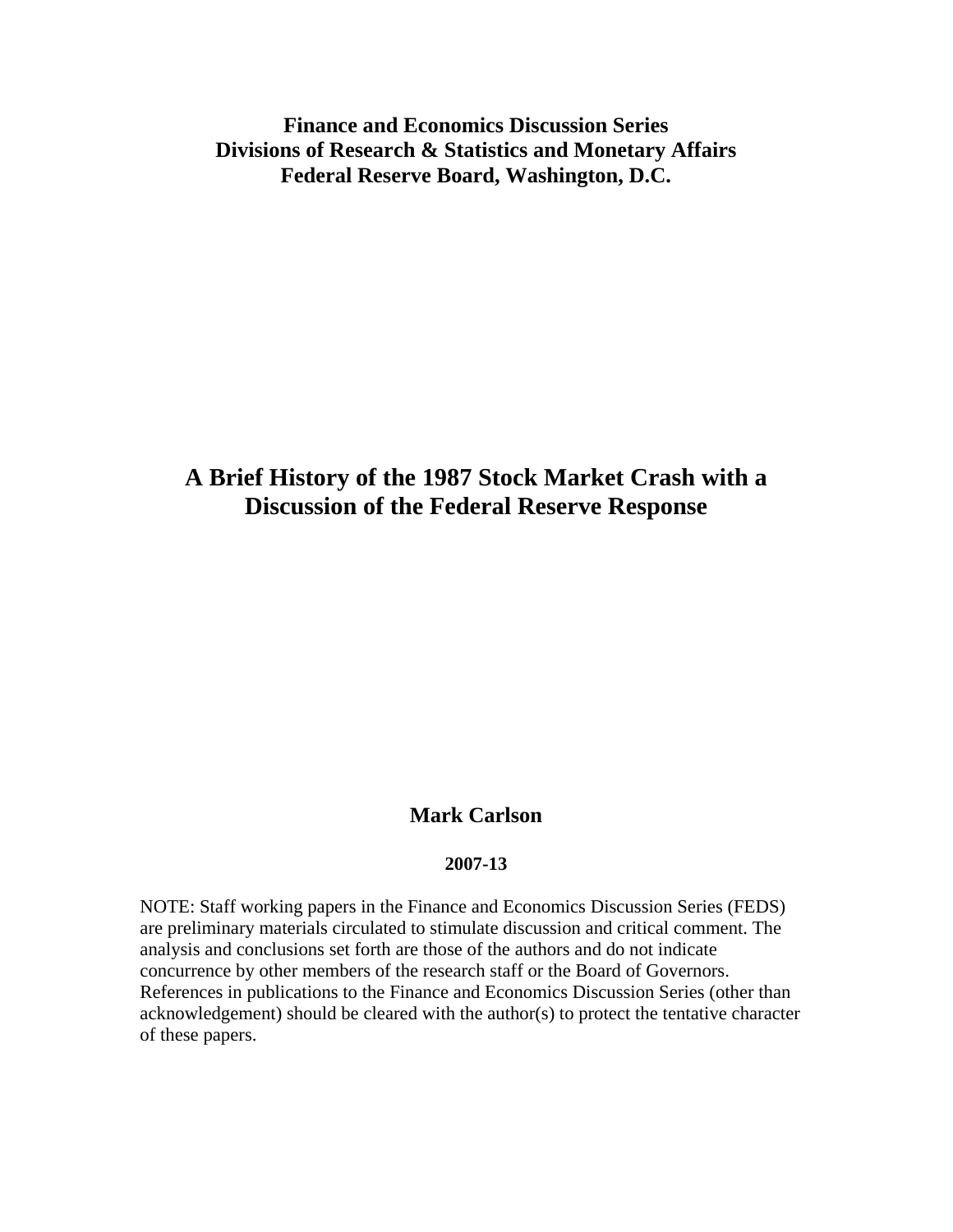## A Brief History of the 1987 Stock Market Crash with a Discussion of the Federal Reserve Response

Mark Carlson<sup>∗</sup> Board of Governors of the Federal Reserve

NOVEMBER 2006

#### Abstract

The 1987 stock market crash was a major systemic shock. Not only did the prices of many financial assets tumble, but market functioning was severely impaired. This paper reviews the events surrounding the crash and discusses the response of the Federal Reserve, which responded in a number of ways to support the operation of financial markets, including the provision of liquidity, in a highly visible fashion.

JEL classification: E58, G18, N22

Key words: lender of last resort, financial stability, Federal Reserve, stock market crash

<sup>∗</sup>Board of Governors of the Federal Reserve; 20th Street and Constitution Avenuel; Washington, DC 20551. Mark.A.Carlson@frb.gov. The author is grateful to Bill English, Bill Nelson, Roberto Perli and other Federal Reserve staff for helpful comments. Kristen Payne provided valuable research assistance. All errors are my own. The views presented in this paper are solely those of the author and do not necessarily represent those of the Federal Reserve Board or its staff.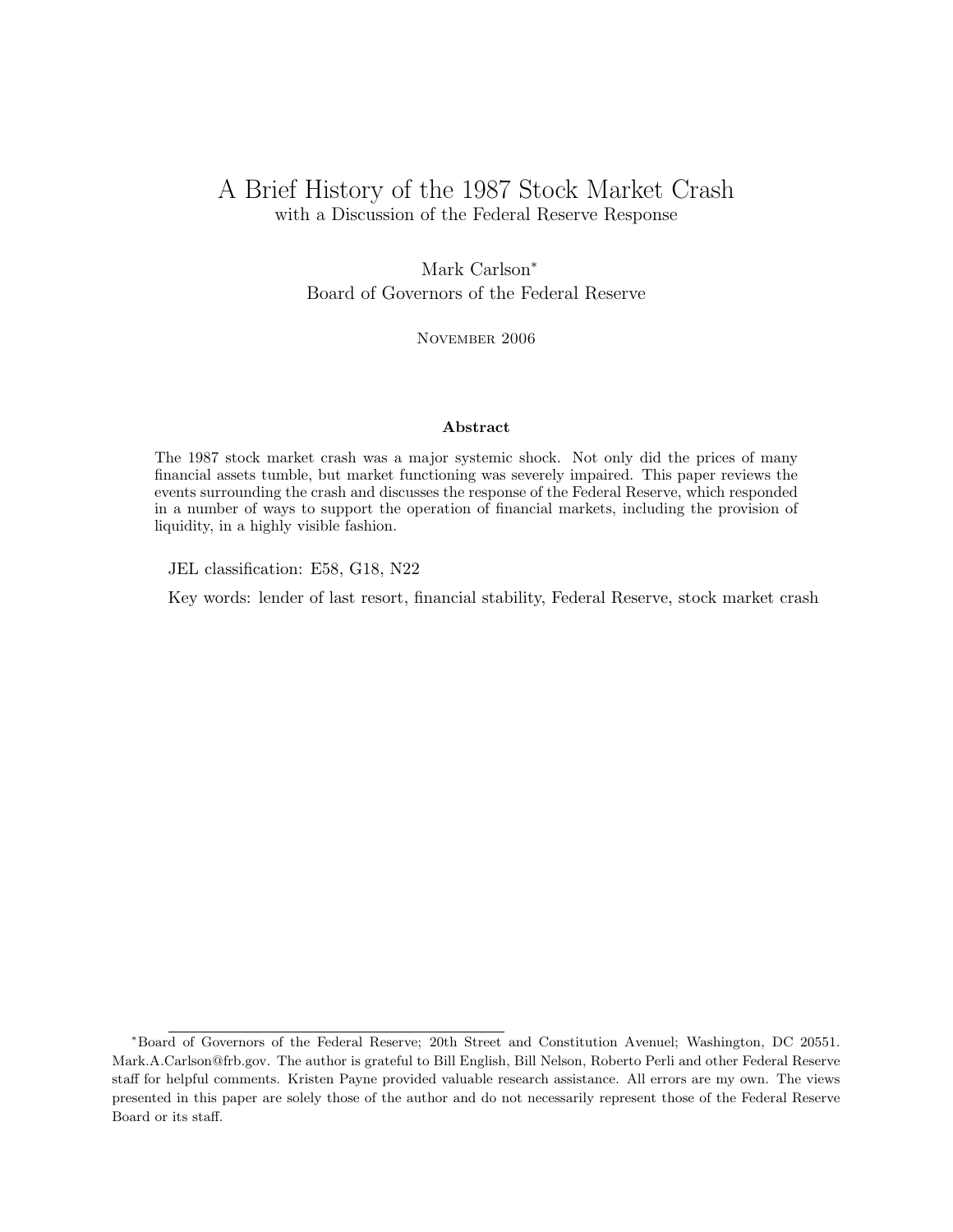On October 19, 1987, the stock market, along with the associated futures and options markets, crashed, with the S&P 500 stock market index falling about 20 percent. The market crash of 1987 is a significant event not just because of the swiftness and severity of the market decline, but also because it showed the weaknesses of the trading systems themselves and how they could be strained and come close to breaking in extreme conditions. The problems in the trading systems interacted with the price declines to make the crisis worse. One notable problem was the difficulty gathering information in the rapidly changing and chaotic environment. The systems in place simply were not capable of processing so many transactions at once.<sup>1</sup> Uncertainty about information likely contributed to a pull back by investors from the market. Another factor was the record margin calls that accompanied the large price changes. While necessary to protect the solvency of the clearinghouse processing the trades, the size of the margin calls and the timing of payments served to reduce market liquidity. Finally, some have argued that "program trades," which led to notable volumes of large securities sales contributed to overwhelming the system.

The Federal Reserve was active in providing highly visible liquidity support in an effort to bolster market functioning. In particular, the Federal Reserve eased short-term credit conditions by conducting more expansive open market operations at earlier-than-usual times, issuing public statements affirming its commitment to providing liquidity, and temporarily liberalizing the rules governing the lending of Treasury securities from its portfolio. The liquidity support was important by itself, but the public nature of the activities likely helped support market confidence. The Federal Reserve also encouraged the commercial banking system to extend liquidity support to other financial market participants.<sup>2</sup> The response of the Federal Reserve was well received and was seen as important in helping financial markets return to more normal functioning.

The purpose of this paper is to provide a useful history of the 1987 stock market crash and the factors contributing to its severity and also to illustrate some of the tools the Federal Reserve has at its disposal to deal with financial crises. Section 1 of the paper provides some pertinent

<sup>&</sup>lt;sup>1</sup>These systems have all been upgraded dramatically since the 1987 crash. Indeed, the crash may have provided some impetus for the upgrades.

<sup>2</sup>These activities are discussed in Greenspan (1988).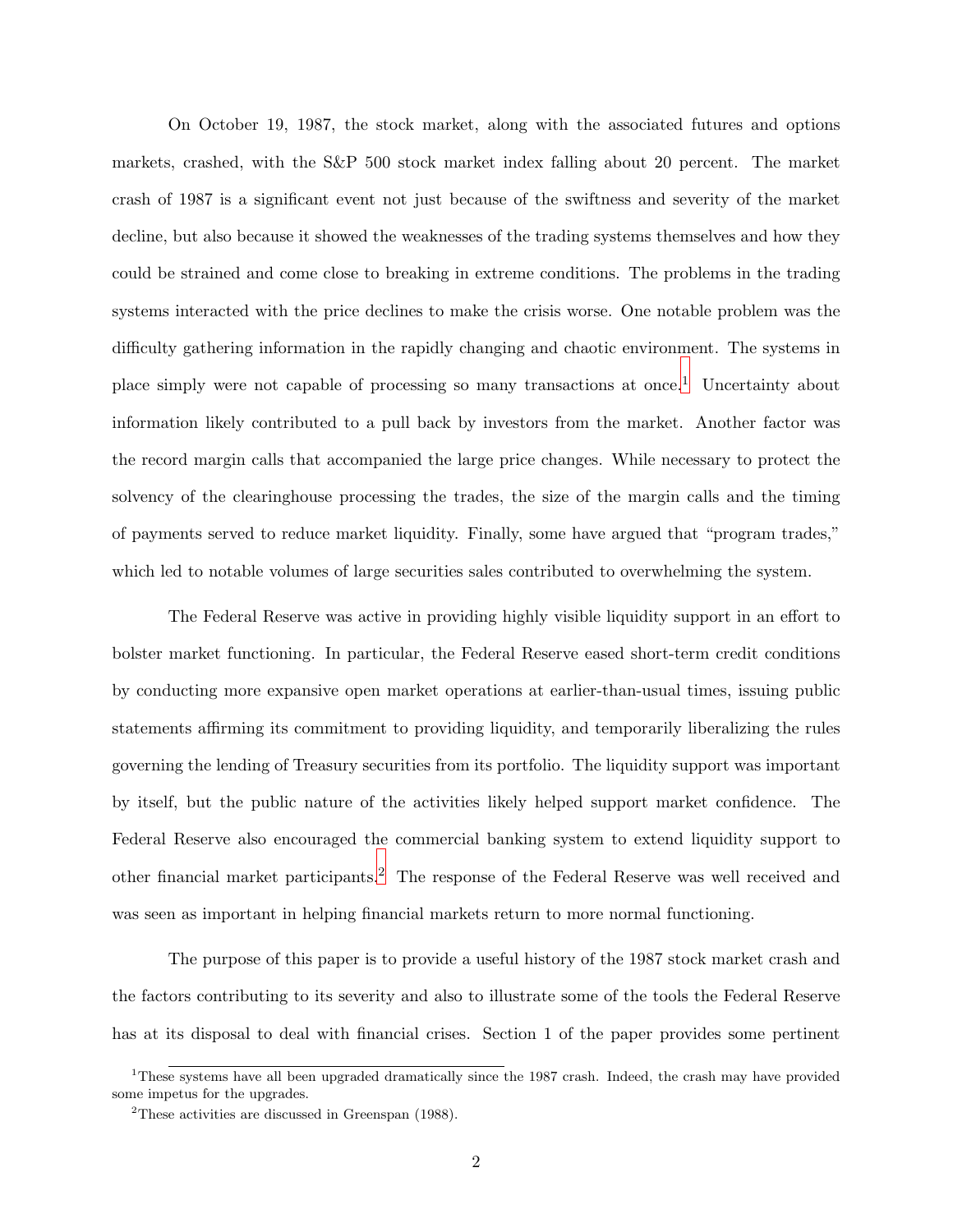background information on developments in equity markets and trading strategies preceding the crash. A timeline of the crisis is presented in Section 2. Section 3 discusses some factors that contributed to the severity of the crisis and that threatened market functioning. Section 4 details the actions taken by the Federal Reserve. Section 5 concludes.

### 1 Background

During the years prior to the crash, equity markets had been posting strong gains (see Figure [1\)](#page-3-0). Price increases outpaced earnings growth and lifted price-earnings ratios; some commentators warned that the market had become overvalued (see for example Wall Street Journal (1987a) and Anders and Garcia (1987)). There had been an influx of new investors, such as pension funds, into the stock market during the 1980s, and the increased demand helped support prices (Katzenbach 1987). Equities were also boosted by some favorable tax treatments given to the financing of corporate buyouts, such as allowing firms to deduct interest expenses associated with debt issued during a buyout, which increased the number of companies that were potential takeover targets and pushed up their stock prices (Presidential Task Force on Market Mechanisms (Brady Report) 1988).

<span id="page-3-0"></span>

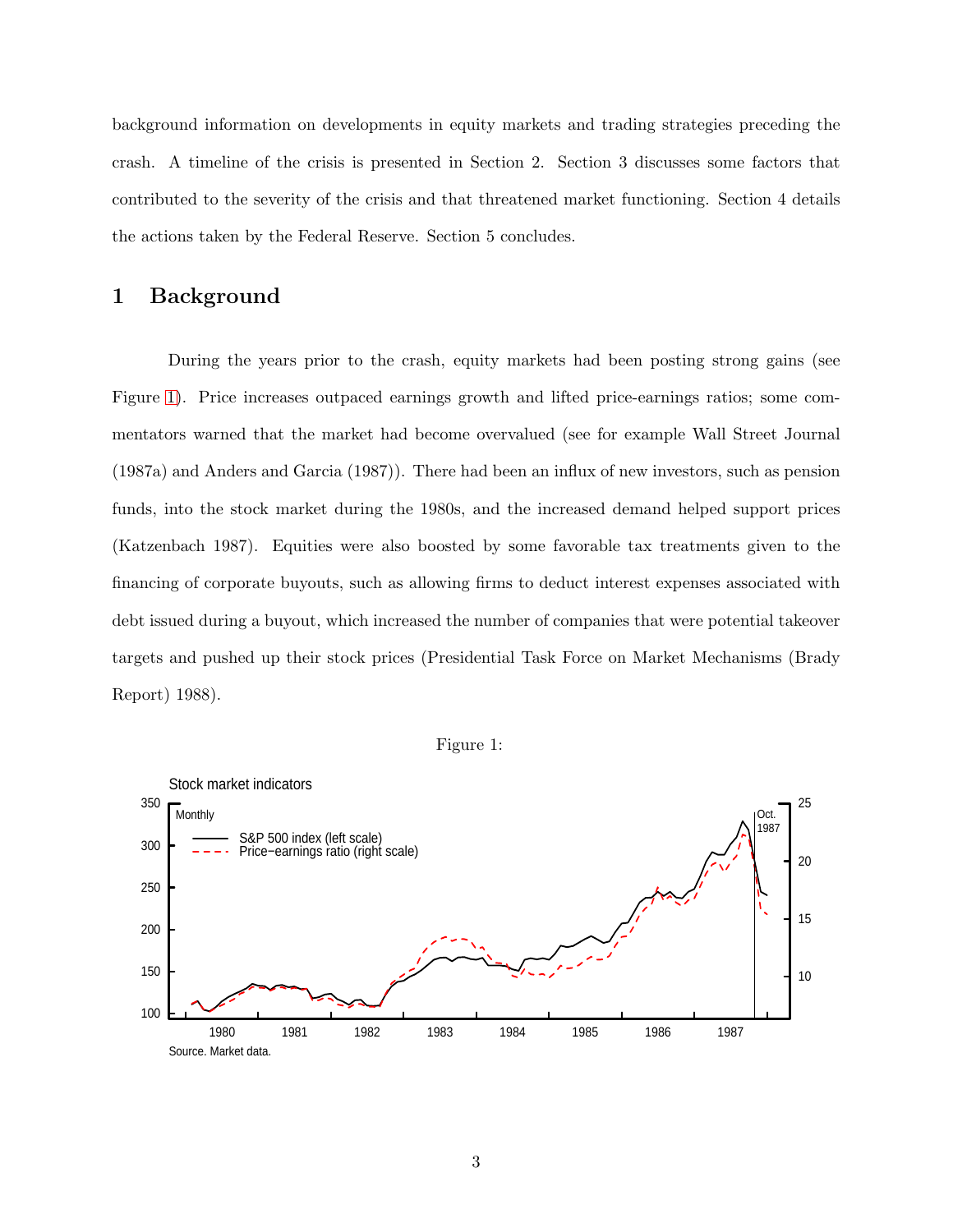However, the macroeconomic outlook during the months leading up to the crash had become somewhat less certain. Interest rates were rising globally. A growing U.S. trade deficit and decline in the value of the dollar were leading to concerns about inflation and the need for higher interest rates in the U.S. as well (Winkler and Herman 1987).

Importantly, financial markets had seen an increase in the use of "program trading" strategies, where computers were set up to quickly trade particular amounts of a large number of stocks, such as those in a particular stock index, when certain conditions were met.<sup>3</sup> There were two program trading strategies that have often been tied to the stock market crash. The first was "portfolio insurance," which was supposed to limit the losses investors might face from a declining market. Under this strategy, computer models were used to compute optimal stock-to-cash ratios at various market prices. Broadly, the models would suggest that the investor decrease the weight on stocks during falling markets, thereby reducing exposure to the falling market, while during rising markets the models would suggest an increased weight on stocks. Buying portfolio insurance was similar to buying a put option in that it allowed investors to preserve upside gains but limit downside risk. In practice, many portfolio insurers conducted their operations in the futures market rather than in the cash market. By buying stock index futures in a rising market and selling them in a falling market, portfolio insurers could provide protection against losses from falling equity prices without trading stocks. Trading in the futures market was generally preferred as it was cheaper and many of the institutions that provided portfolio insurance were not authorized to trade their clients' stock (Brady Report 1988, p. 7). Portfolio insurers did not continually update their analysis about the optimal portfolio of stocks and cash holdings, as the procedure was time consuming and transaction costs could add up with constant re-optimizing; instead, portfolio insurers ran the models periodically and then traded in batches (Garcia 1987). There were concerns that the use of portfolio insurance could lead many investors to sell stocks and futures simultaneously; there was an article in the Wall Street Journal on October 12 citing concerns that during a declining stock market, the use of portfolio insurance "could snowball into a stunning rout for stocks" (Garcia 1987).

<sup>&</sup>lt;sup>3</sup>See also Katzenbach (1987), who provides a detailed description of the different types of program trading strategies described here.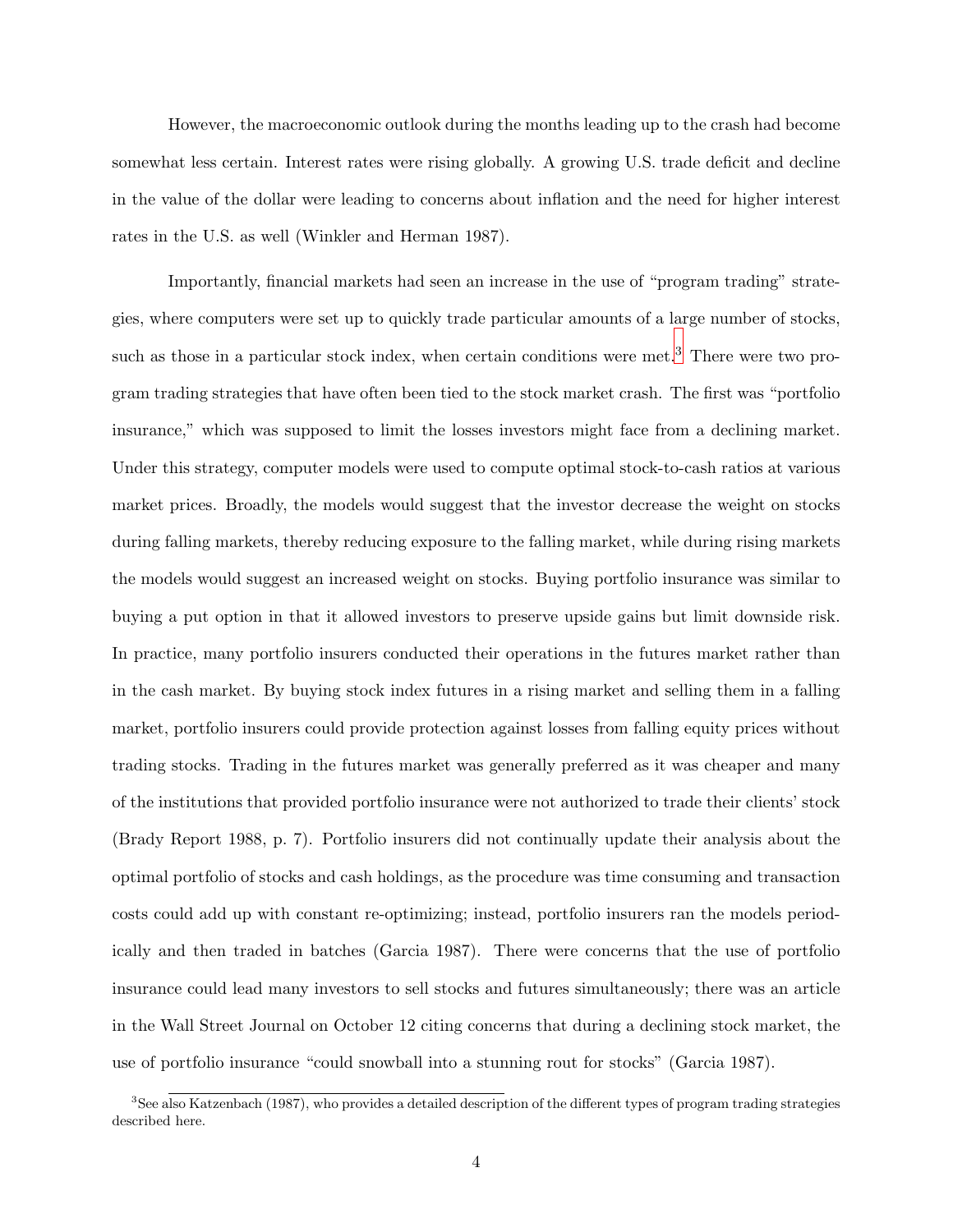The second program trading strategy was "index arbitrage," which was designed to produce profits by exploiting discrepancies between the value of stocks in an index and the value of the stockindex futures contracts. If the value of the stocks was lower than the value of the futures contract, then index arbitragers would buy the stocks in the cash market and sell the futures contract knowing that the prices would have to converge at the time the futures contract expired. The reverse transactions could be executed if the value of stocks was above that of the futures contract; however, rules restricting short-sales made this trade more difficult to implement for arbitragers that did not own stocks (Katzenbach 1987, p. 12).<sup>4</sup>

The use of program trading was facilitated on the New York Stock Exchange (NYSE) by the use of the designated order turnaround (DOT) system (Katzenbach 1987). This order processing system allowed NYSE member firms to transmit large volumes of buy and sell orders through their own connections to the NYSE common message switch and have them routed to a specialist/trading post.<sup>5</sup> If the specialist did not report execution of the trade within three minutes, the NYSE gave confirmation of execution at a reference price. If the trade was not made with a third party, then the trade was put on the specialist's account (Brady Report 1988, Study VI, p. 11). The automatic nature of the DOT system enabled it to handle the large number of trades needed for the successful implementation of program trading strategies.

## 2 Timeline of the crash

The review of the crash presented here focuses on developments at the NYSE and on the the Chicago Mercantile Exchange (CME) and the Chicago Board of Trade (CBOT), exchanges where options and futures for popular stock indexes, such as the  $S\&P$  500, were traded.<sup>6</sup>

<sup>&</sup>lt;sup>4</sup>The Securities Exchange Act Rule 10a-1 prohibited short sales of the stocks when the bid price was lower than the last reported trading price.

<sup>&</sup>lt;sup>5</sup>A specialist at the NYSE is an exchange member in charge of making a market in a particular stock or stocks. All stocks are assigned to a specialist. The specialist has a monopoly on arranging the market for the stocks and in return has an obligation to make a market when there are order imbalances by buying/selling when there are numerous sell/buy orders from other market participants (Saunders and Cornett 2007, p. 259).

<sup>6</sup>There were also notable problems in the over-the-counter stock market. Market makers in the over-the-counter market were not obligated to maintain an orderly market and many withdrew from trading. Delays in processing trades resulted in investors receiving prices very different from what they expected. Many brokers did not answer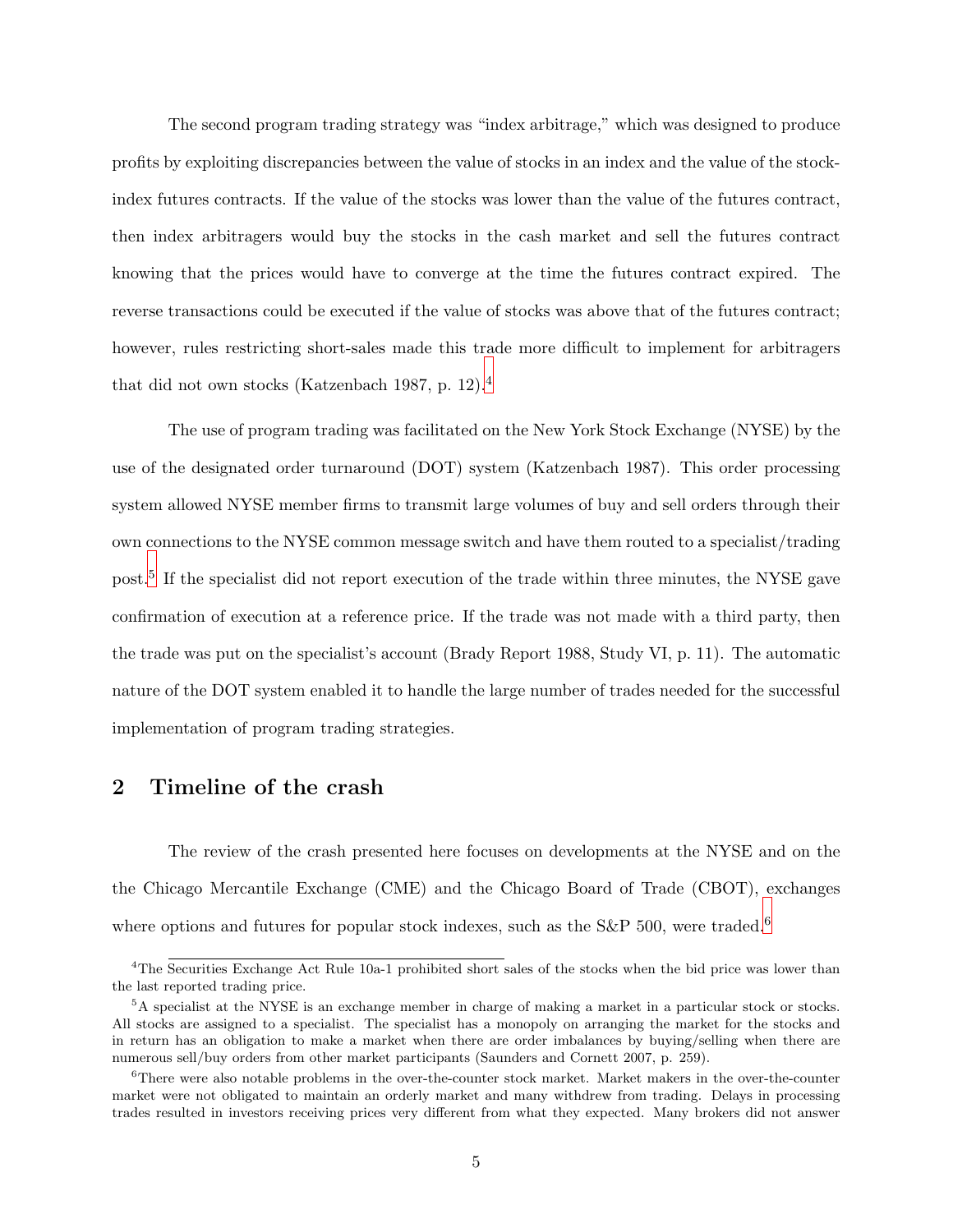#### 2.1 Wednesday, October 14 - Friday, October 16, 1987

Two events Wednesday morning have been pointed to as precipitating a decline in the stock market that continued for the rest of the week. First, news organizations reported that the Ways and Means Committee of the U.S. House of Representatives had filed legislation to eliminate tax benefits associated with financing mergers (Securities and Exchange Commission (SEC) Report 1988, p. 3-10).<sup>7</sup> Stocks' values were reassessed as investors reduced the odds that certain companies would be take-over targets. Second, the Commerce Department's announcement of the trade deficit for August was notably above expectations. On this news, the dollar declined and expectations that the Federal Reserve would tighten policy increased (Wall Street Journal 1987b). Interest rates rose, putting further downward pressure on equity prices (see Figure [2\)](#page-6-0).

<span id="page-6-0"></span>



their phones, leaving investors unable to reach them. Erratic price movements and quotes resulted in frequent lockups in the electronic trading system used in the over-the-counter market. For further details on the problems in the over-the-counter market see the discussion in the Brady Report (1998, Study VI, pp. 49-63).

<sup>7</sup>The proposal would have eliminated the tax deductions for some interest expenses and would have started taxing "greenmail"—payments made by companies to corporate raiders to buy back their stock at above-market prices to prevent the raider from taking over the company.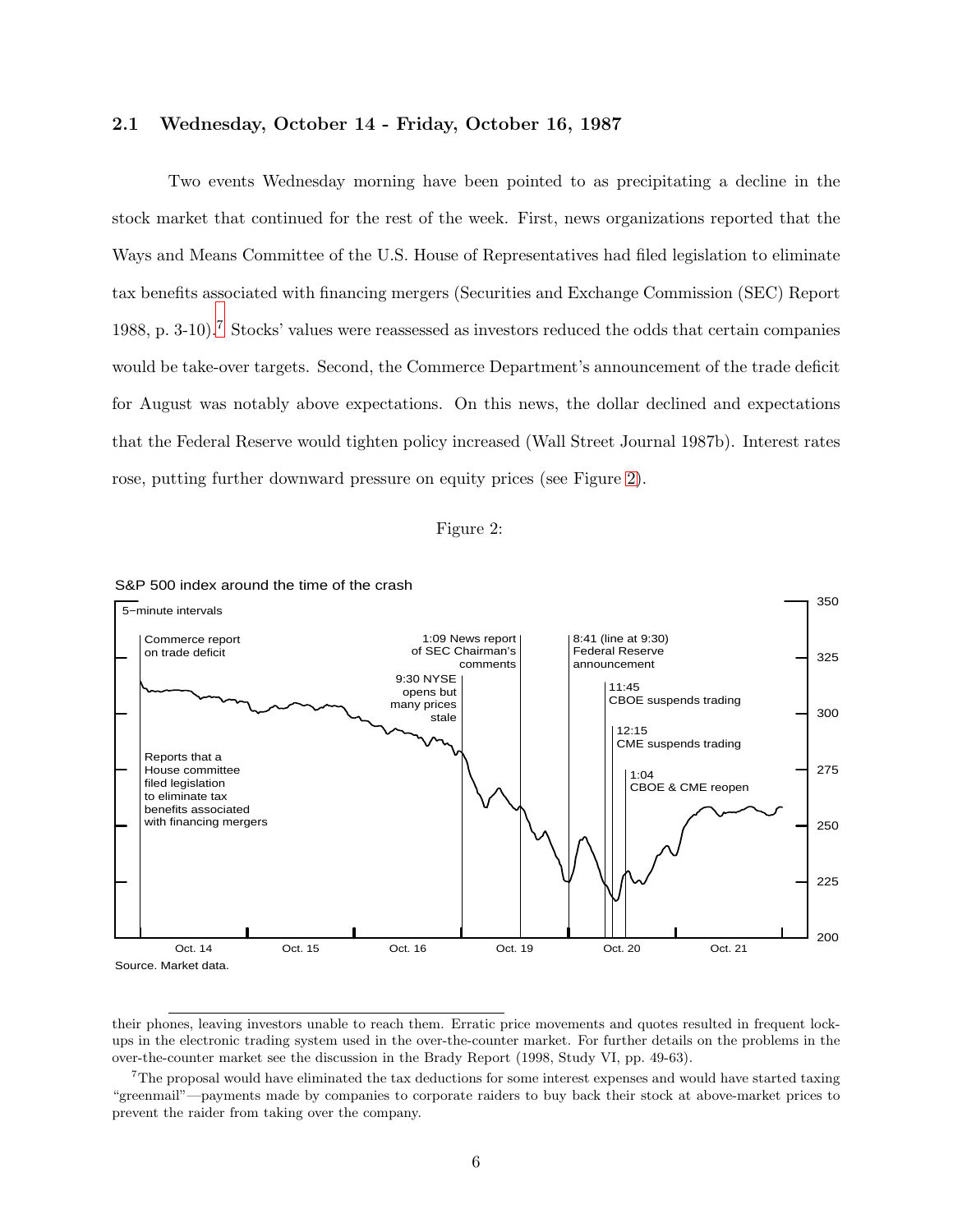On Thursday, equity markets continued to decline. Some of this decrease was attributed to anxiety among institutions, especially pension funds, and among individual investors, which led to a movement of funds from stocks into the relative safety of bonds (Wall Street Journal 1987c). There was also heavy selling during the last half hour of the day amid heavier-than-usual activity by portfolio insurers (Brady Report 1988, p. 21).

Markets continued to decline on Friday, as ongoing anxiety was augmented by some technical factors. A variety of stock index options expired on Friday; price movements during the previous two days had eliminated many at-the-money options so that investors could not easily roll their positions into new contracts for hedging purposes. These developments pushed more investors into the futures markets, where they sold futures contracts as a hedge against falling stocks.<sup>8</sup> Increased sales of futures contracts created a price discrepancy between the value of the stock index in the futures market and the value of the stocks on the NYSE. Index arbitrage traders reportedly took advantage of this price discrepancy to buy futures and sell stocks, which transmitted the downward pressures to the NYSE (Brady Report 1988, Study III, p. 12).

By the end of the day on Friday, markets had fallen considerably, with the S&P 500 down over nine percent for the week. This decrease was one of the largest one-week declines of the preceeding couple of decades, and it helped set the stage for the turmoil the following week (Wall Street Journal 1987d). Portfolio insurers were left with an "overhang" as their models suggested that they should sell more stocks or futures contracts (SEC Report 1988, p. 2-10). Mutual funds experienced redemptions and needed to sell shares (Brady Report 1988, p. 29).<sup>9</sup> Further, some aggressive institutions anticipated the portfolio insurance sales and mutual fund redemptions and wanted to pre-empt the sales by selling first (Brady Report 1988, p. 29; SEC Report 1988, p. 3-  $12$ ).<sup>10</sup> There were some signs that futures markets were already starting to feel the effects of

<sup>8</sup>This activity was similar to the technique used by portfolio insurers.

<sup>9</sup>The SEC (1988, pp. 2-17—2-18) indicated that these sales were largely attributable to one major mutual fund complex.

<sup>&</sup>lt;sup>10</sup>While there were some concerns about institutions frontrunning customer accounts during the crash (see SEC Report 1988, pp. 3-30—3-33), that need not be the case described here. Institutions with knowledge of how portfolio insurance models worked, or that read newspapers with stories of investor concern about the market decline (for instance the Wall Street Journal (1987c, Oct. 16)), may well have guessed that other institutions would be entering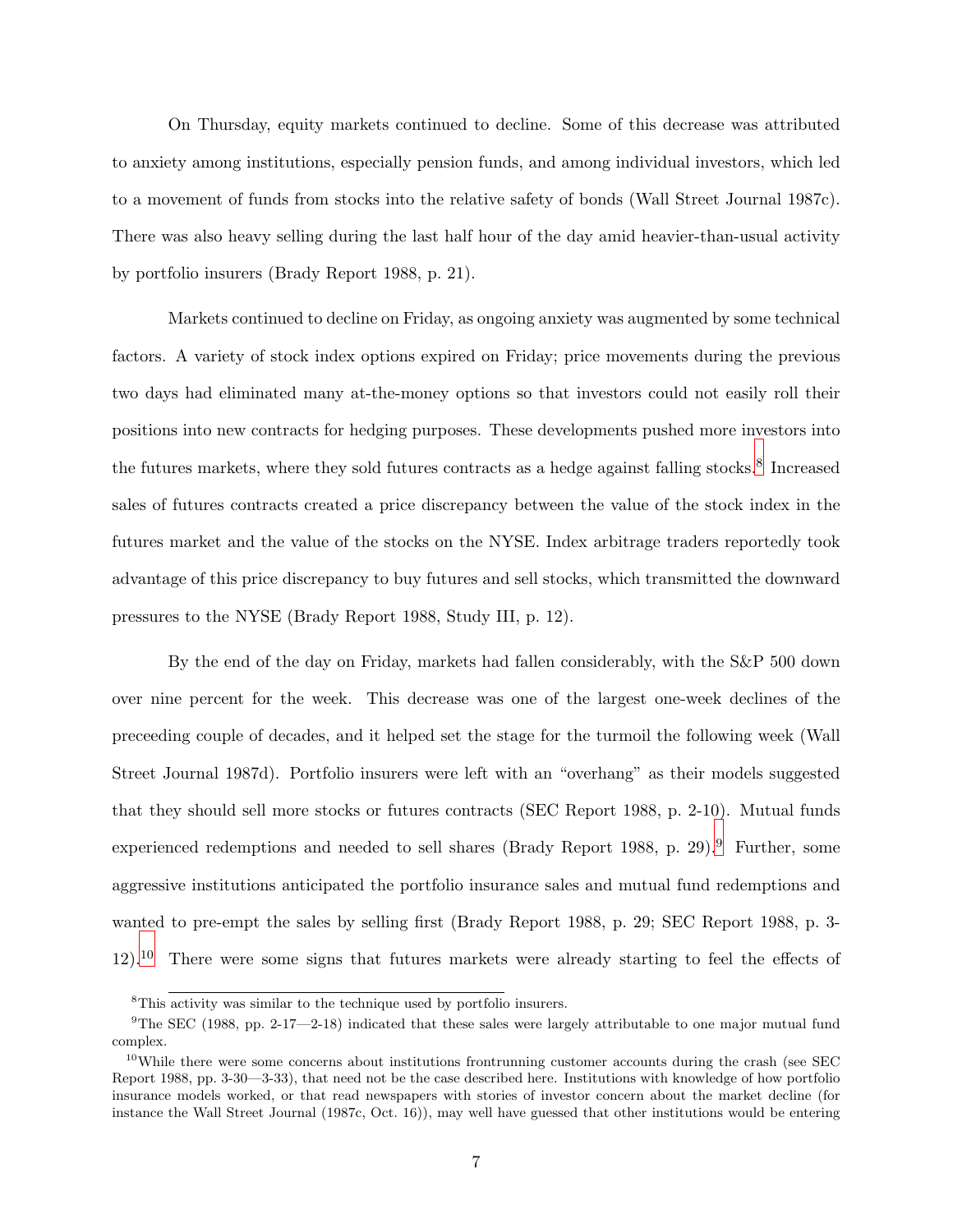heavier-than-usual volumes, with traders on the Chicago Mercantile Exchange (CME) meeting on Saturday to try to settle positions and sort out holdings (Wall Street Journal 1987d).

#### 2.2 Monday, October 19, 1987

There was substantial selling pressure on the NYSE at the open on Monday with a large imbalance in the number of sell orders relative to buy orders (SEC Report 1988, p. 2-13). In this situation, many specialists did not open for trading during the first hour.<sup>11</sup> The SEC noted "by 10:00, 95 S&P stocks, representing 30% of the index value, were still not open" (1988, p. 2-13); the Wall Street Journal indicated that 11 of the 30 stocks in the Dow Jones Industrial Average opened late (1987e). The values of stock market indicies are calculated using the most recent price quotes for the underlying stocks. With stocks not trading, some of the quotes used to construct market indexes were stale, so the values of these indexes did not decline as much as they might have otherwise (SEC Report 1988, p. 2-13). By contrast, the futures market opened on time with heavy selling. With stale quotes in the cash market and declining prices in the futures market, a gap was created between the value of stock indexes in the cash market and in the futures market (Chicago Mercantile Exchange, Committee of Inquiry 1987, pp. 18-29). Index arbitrage traders reportedly sought to take advantage of this gap by entering sell-at-market orders on the NYSE. When stocks finally opened, prices gapped down and the index arbitragers discovered they had sold stocks considerably below what they had been expecting and tried to cover themselves by buying in the futures market. This activity precipitated a temporary rebound in prices, visible in Figure [2,](#page-6-0) but added to the confusion (Brady Report 1988, p. 30).

As stocks opened notably lower, portfolio insurers' models prompted them to resume sales. These institutions sold in both the cash and futures markets rather than just in the futures market as was typically the practice (SEC Report 1988, pp. 2-15—2-16). Sales by these and other institutions overwhelmed the rally. Significant selling continued throughout the remainder of the day

sell orders on behalf of customers on Monday morning and tried to pre-empt these sales.

 $11$ NYSE regulations allowed specialists to delay opening the stock for trading or suspend trading during the day with the permission of a floor official if the specialist believed that amount of buying or selling needed to resolve an order imbalance exceeded his obligation to provide an orderly market.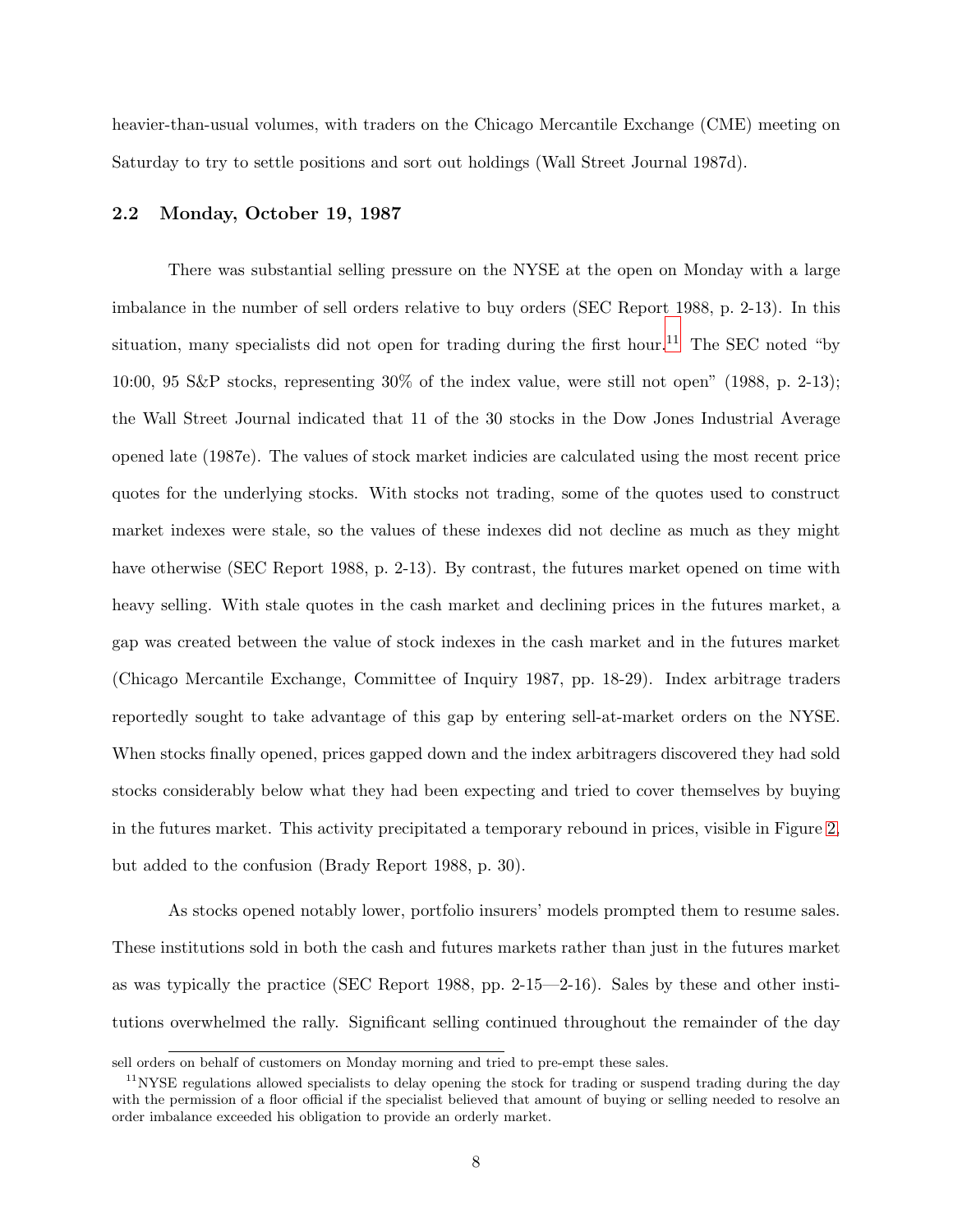with equity prices declining steeply during the last hour and a half of trading. The Dow Jones Industrial Average, S&P 500, and Wilshire 5000 declined between 18 and 23 percent on the day amid deteriorating trading conditions (Brady Report 1988, Study III, p. 21). The S&P 500 futures contract declined 29 percent (SEC Report 1988, p. 2-12).

In comments following a speech, the SEC Chairman reportedly said that "there is some point, and I don't know what point that is, that I would be interested in talking to the New York Stock Exchange about a temporary, very temporary, halt in trading" (Wall Street Journal 1987f). This news broke shortly after 1:00 and started rumors in futures exchanges that the NYSE would be closed, prompting further sales as traders reportedly worried that a market close would lock them into their existing positions (Wall Street Journal 1987f).<sup>12</sup>

The record trading volume on Oct. 19 overwhelmed many systems. On the NYSE, for example, trade executions were reported more than an hour late, which reportedly caused confusion among traders. Investors did not know whether limit orders had been executed or whether new limits needed to be set (Brady Report 1988, Study III, p. 21).

Selling on Monday was reportedly highly concentrated. The top ten sellers accounted for 50 percent of non-market-maker volume in the futures market (Brady Report 1988, p. 36); many of these institutions were providers of portfolio insurance. One large institution started selling large blocks of stock around 10:00 in the morning and sold thirteen installments of just under \$100 million each for a total of \$1.1 billion during the day.

Many of the NYSE specialists reportedly tried to lean against the wind and support their stocks (though others apparently did not). The SEC reported that many specialists were heavy buyers early on Monday (SEC Report 1988, p. 4-9). However, as prices fell and the position of many specialists deteriorated, they started to lose the ability to continue to defend the stocks they

 $12$ In later Congressional testimony, the SEC Chairman stated that he had been misinterpreted. Chairman Ruder reported that in his comments he had noted that he had been in contact with the president of the NYSE prior to his speech and responded to a question regarding how one could respond to a volatile market, with a previously used statement that "Well, one of the things one might do is to have a temporary trading halt, a very, very temporary trading halt" (Ruder 1987, p. 69). The Chairman indicated that his statements about being in contact with the president of the NYSE and about a possible trading halt had not been linked in his comments but were in the press report.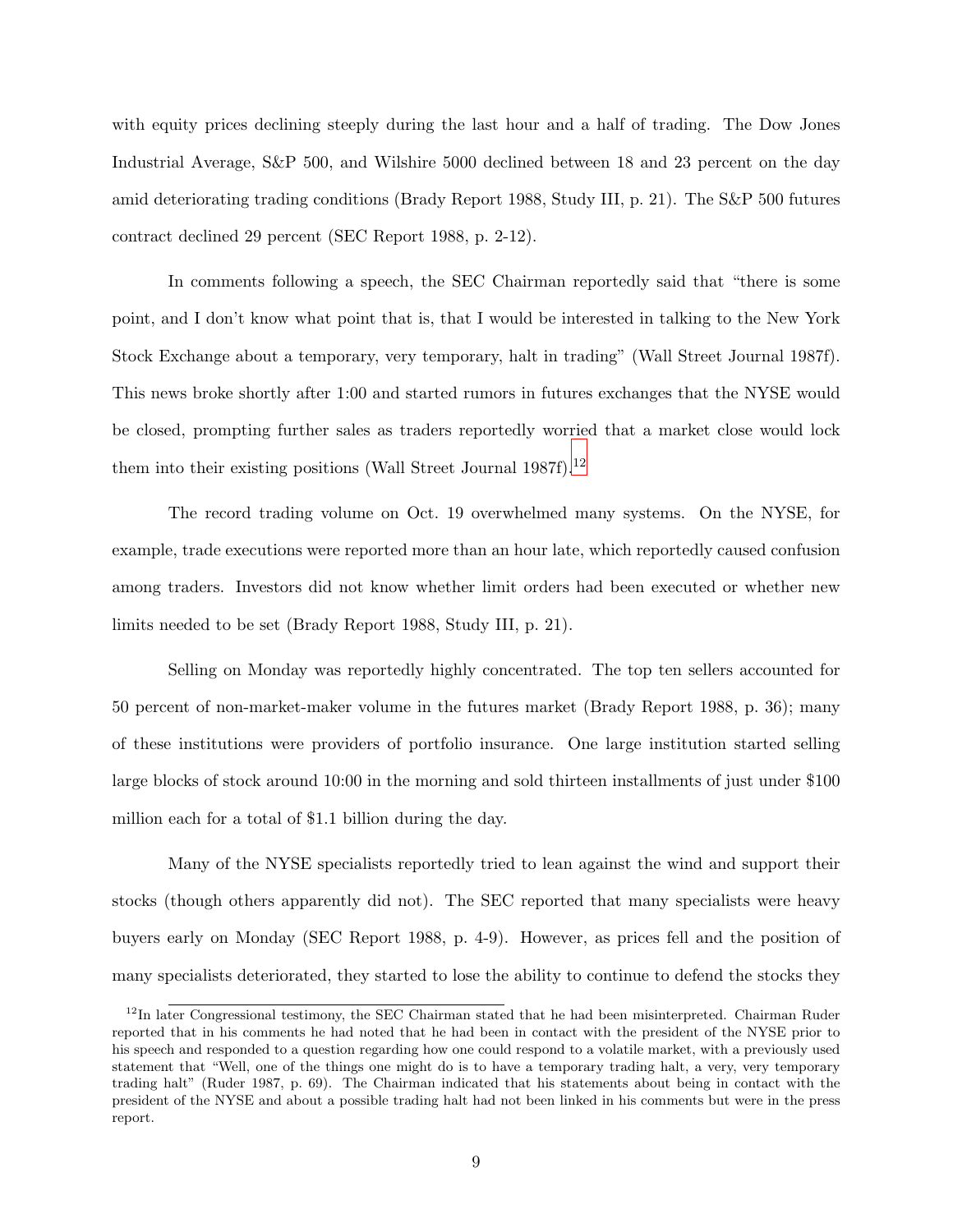were assigned (Brady Report 1988, Study VI, p. 42).

#### 2.3 Tuesday, October 20, 1987

Before the opening of financial markets on Tuesday, the Federal Reserve issued a short statement that said:

The Federal Reserve, consistent with its responsibilities as the Nation's central bank, affirmed today its readiness to serve as a source of liquidity to support the economic and financial system.

This statement reportedly contributed significantly toward supporting market sentiment (Murray 1987b). Perhaps spurred by this event, and despite precipitous declines in foreign stock markets overnight, the NYSE rebounded at the open (Brady Report 1988, p. 36-40).

Still, trading on Tuesday continued to be significantly impaired. Over the course of the day, about seven percent of stocks, including some of the most active, reportedly were closed for trading by the specialists as order imbalances made maintaining orderly markets difficult (Brady Report 1988, p. 45). Prior to the start of trading, the NYSE moved to prevent index arbitrage program traders from using the DOT system to execute trades, which may have affected the depth of the market.

Before it opens, the CME clearinghouse collects margin payments from members to cover losses that occurred the previous day on their open positions. (Margins will be discussed in some detail below.) Margin payments are then made to members for open positions in which the value improved the previous day. Typically these payments are completed by noon. On October 20, two CME clearinghouse members had not received margin payments due to them by noon, which started rumors about the solvency of the CME and its ability to make these payments. These rumors proved unfounded but nevertheless reportedly deterred some investors from trading on the CME (Brady Report 1988, p. 40). Bid-ask spreads widened, and trading was characterized as disorderly (Brady Report Study VI, pp. 64-65).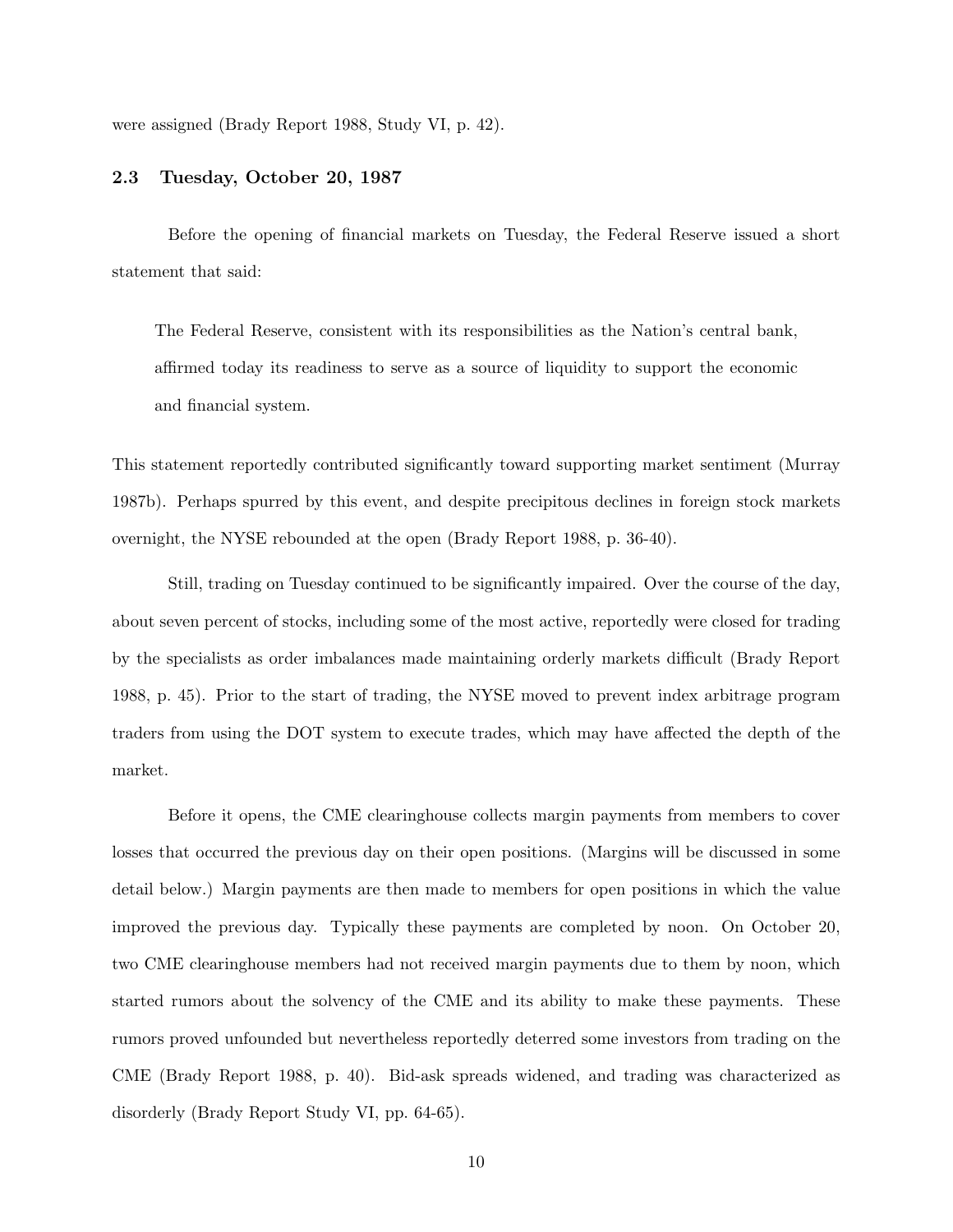The typical program trading patterns were broken up. Portfolio insurers were active sellers in the futures market and pushed down prices there. Usually, index arbitragers would use this as an opportunity to buy in the futures market and sell in the cash market, which would mitigate pressure in the futures market. However, index arbitrage traders were not active, due, in part, to the NYSE's restrictions regarding use of the DOT system. This unusual pattern served to partly decouple prices in the futures and cash markets (Brady Report 1988, Study III, pp. 22-26).

With the number of trading halts for individual stocks on the NYSE and the possibility that the exchange might close, trading of many stock-index derivative products was suspended on the Chicago Board Options Exchange (CBOE) at 11:45 am and on the CME at 12:15 pm (SEC Report 1988, pp. 2-20—2-21).<sup>13</sup> These closures completed the de-linkage between the futures and cash markets and stocks on the NYSE began to rebound. The rise in the market was attributed in part to the removal of a "billboard," effect as the futures quotes had continually suggested that futures market participants expected the cash market to decline, and to a further reduction in selling associated with portfolio insurance (Brady Report 1988, p. 40; SEC Report 1988, p. 2-24). However, the stock market declined again once the futures markets re-opened just after 1:00 pm.

Later in the afternoon, there was a sustained rise in financial markets as corporations announced stock buyback programs to support demand for their stocks (Brady Report 1988, p. 41). Corporations had started announcing these programs Monday afternoon, but it was not until partway through Tuesday that a critical mass had formed.

## 3 Factors that contributed to the severity of the crash

There were several factors that are thought, at least by some, to have increased the severity of the market collapse that are worth discussing a bit more in depth. The first is the impact of margin calls on market liquidity and market operation. The second is the role of program trading strategies. The third is the difficulty obtaining reliable information.

 $13$ The SEC reports that the NYSE informed the commission that it was considering closing the exchange (SEC Report 1988, p. 2-20). CME Executive Committee Chairman Melamed also recalls that NYSE officials indicated to him that they might close the NYSE (Melamed and Tamakin 1996, Chapter 31).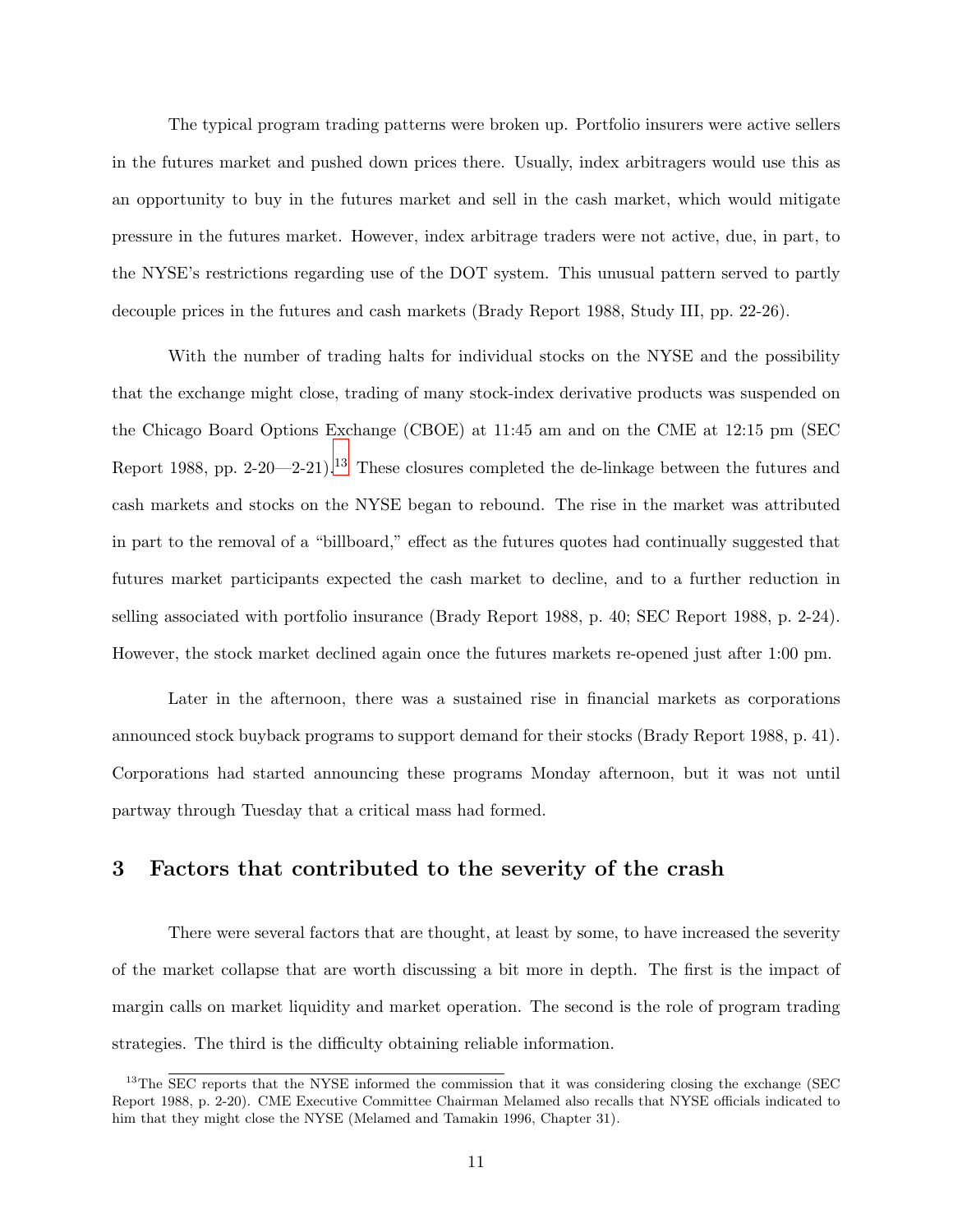#### 3.1 Margin Calls

Margin calls, as they were implemented during this period, were one factor that reduced market liquidity, especially in the futures markets, and likely contributed to the severity of the decline.<sup>14</sup> When investors entered into a contract in futures markets, they were required to post a portion of the value of that contract, called a margin, in an account with the broker. Brokers in turn posted margins with the exchange on behalf of their clients and for their proprietary trading desk. Margin requirements could be met by posting cash or selected instruments such as Treasury securities. If the value of the investor's position declined due to changes in market prices, his margin account was debited and he was generally required to post additional margin to his account to ensure that he would be able to meet his obligations when the contracts expired; this action is referred to as a margin call (Brady Report 1988, Study VI, pp. 23-24, Saunders and Cornett 2007). The funds debited from the accounts of investors whose positions declined were used to credit accounts of investors whose positions improved. When adjusting the margin accounts, the exchanges first made margin calls against all the positions that lost value and then later credited accounts belonging to investors whose positions gained in value (so even if an investors had offsetting positions, they would be required to post margin on the position that lost money and would only receive credit for the position that gained in value later.) Calls for additional margin could be made throughout the day, and were always done at the end of the day. For intraday margin calls, investors needed to post additional margin within the hour; for end-of-day margin calls, additional margin were required to be posted before the exchange opened the next day. Only after receiving funds to cover end-of-day margins did the exchange clearinghouse credit the accounts of investors whose positions rose in value.

The sharp price movements on Oct. 19 on futures contracts resulted in record intra- and end-of-day margin calls for firms that were members of the CME clearinghouse; these margin calls were about ten times the average size.<sup>15</sup> Because payments to investors whose positions have gained

<sup>&</sup>lt;sup>14</sup>This discussion closely follows the information in the Brady Report (Study VI, p. 71) and Bernanke (1990).

 $15$ Additionally, as volatility in the futures markets increased, the CME clearinghouse increased maintenance margins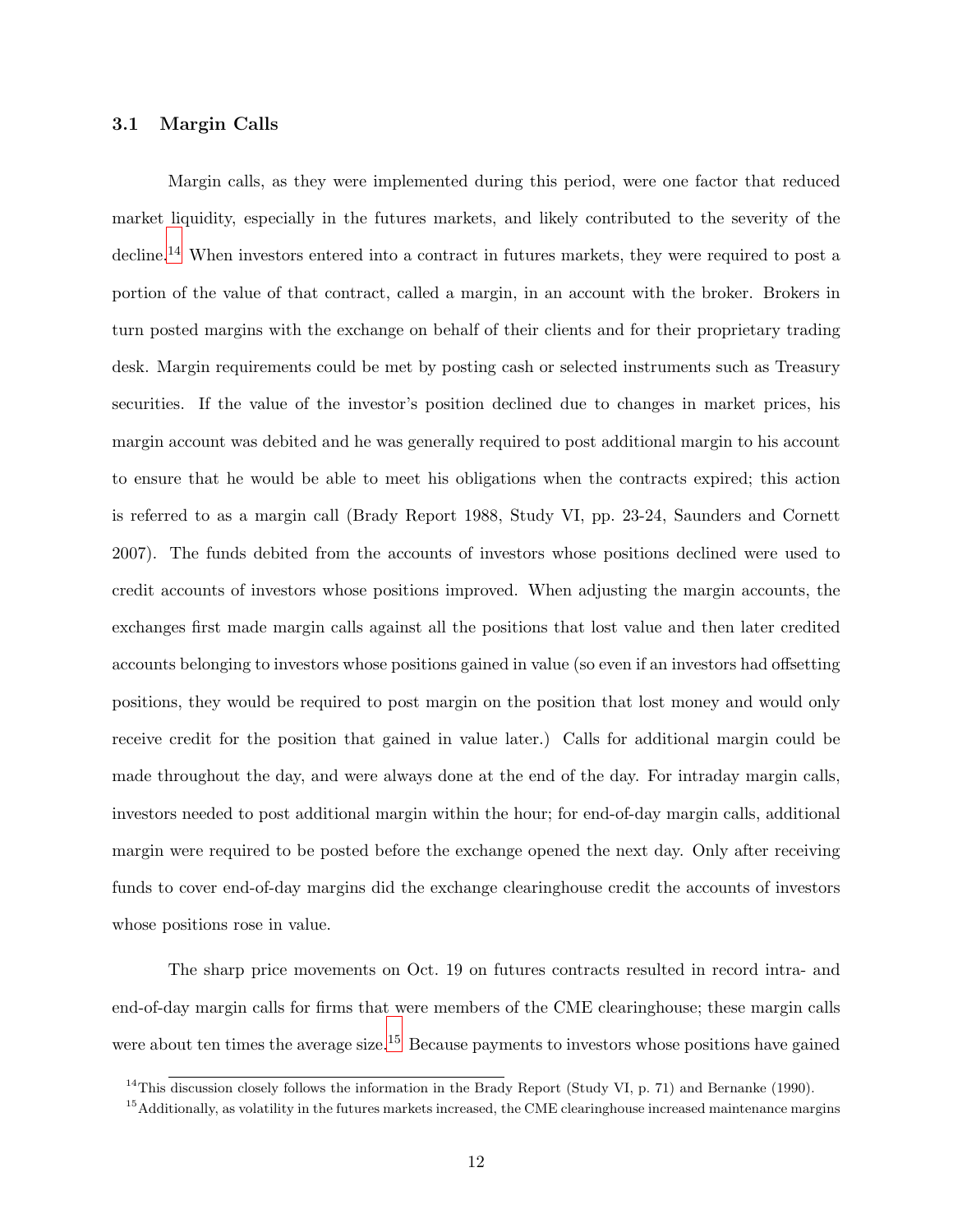in value are made well after payments have been collected, these margin calls likely reduced the ability of some market participants to enter new positions, and, as noted in the Brady Report (1988, Study VI p. 73) strained institutions needing to extend credit to those meeting margin calls.

Coordinating payment flows to make sure margin accounts were fully funded prior to the opening of markets also made for some tense moments. The end-of-day margin calls needed to be met on the morning of Oct. 20 before the start of business. To meet these margin calls, clearinghouse member firms drew on their credit lines with the four banks that provided settlement services for the CME. These banks were reportedly concerned as the margin calls exceeded lending limits and increased their exposure to the securities industry at a point when financial markets were tumbling. Further, the amount of intraday credit typically extended to securities firms was already a worry to some of the settlement banks. Many of the CME clearinghouse member firms were subsidiaries of Wall Street broker-dealers that had close relationships with large New York banks. Thus, the clearinghouse member firms would generally repay the credit extended by the Chicagobased settlement banks with funds borrowed from banks in New York. To help make the extensions of credit and transfers of funds proceed smoothly, the Federal Reserve Banks of Chicago and New York reportedly let commercial banks in both districts know that the Federal Reserve would help provide liquidity for the loans. Due in part to the efforts of the Federal Reserve, on Oct. 20—the day following the crash—the settlement banks extended the necessary credit, and the accounts for CME clearinghouse members were fully funded by market opening. However, some transfers from banks in New York to banks in Chicago on Oct. 20 were delayed as Fedwire transactions between New York and Chicago were disrupted from around 10:00 am to 12:30 pm (Central Standard Time) due to computer problems (Brady Report 1988, Study VI, p. 71; Greenspan 1988, pp. 119-120). Members of the Options Clearing Corporation (OCC), which cleared transactions for the CBOE, also faced substantial intraday margin calls. New York banks delayed confirming payments on OCC drafts. Banks clearing transactions for the OCC permitted clearinghouse members to overdraft their accounts until payments could be confirmed (Bernanke 1990). Morning settlement on Oct. 20 was

required for open positions (Wall Street Journal 1987g). This action may have reduced the ability of investors to maintain their open positions.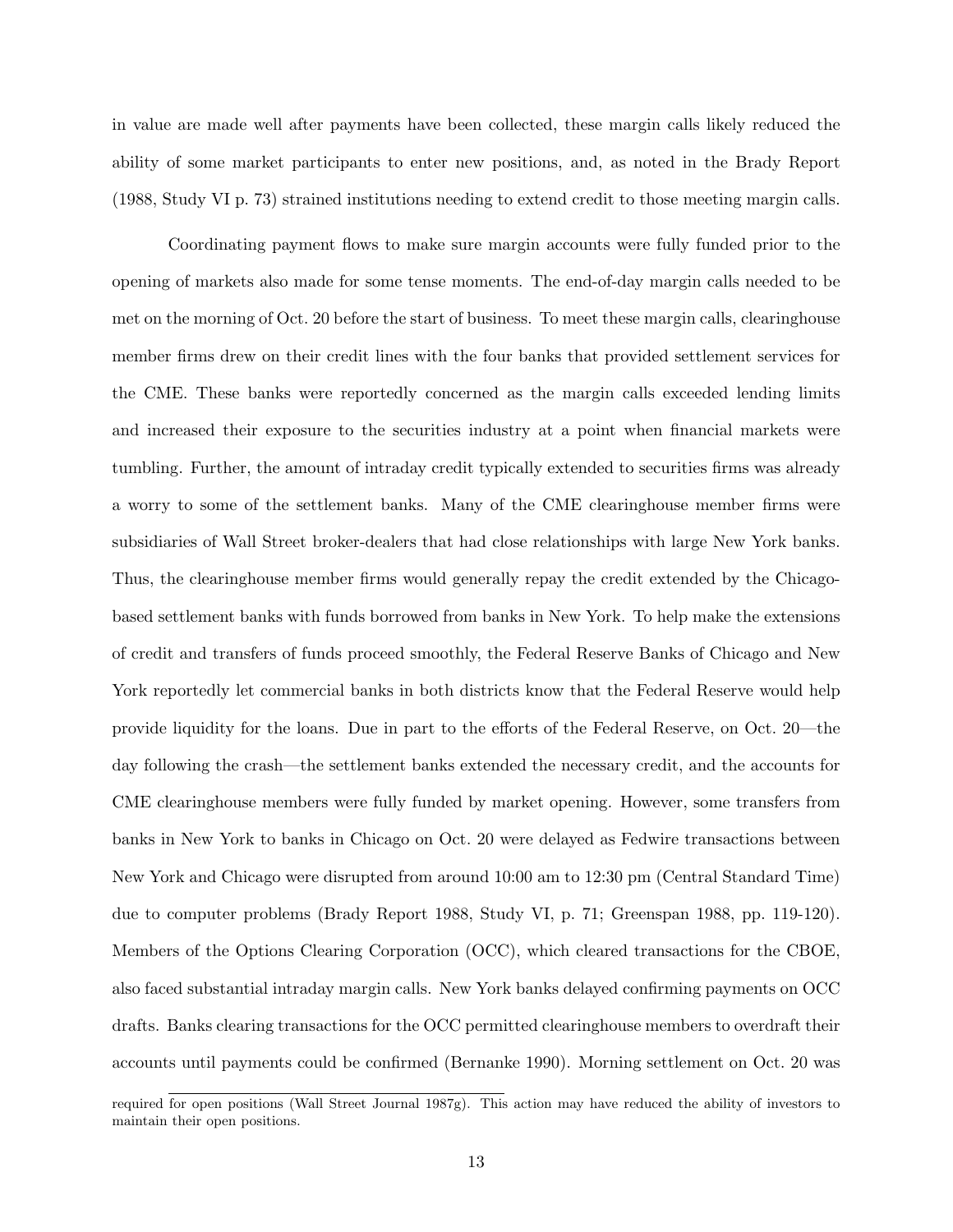not completed for the OCC until two and a half hours after the usual time (Brady Report 1988, Study VI, p. 75).<sup>16</sup>

Banks responded to the need to meet margin calls by extending credit, despite any concerns that they may have had about the size of their exposure to the securities industry. Without these extensions of credit, some institutions would not have been able to satisfy their margin requirement and trading would likely have been severely disrupted. Federal Reserve data related to the credit extended to brokers and dealers by banks jumped notably between the weeks of Oct. 14 and 21 (see Figure [3\)](#page-14-0). Financing needs were greatest in New York and Chicago with, as noted above,



<span id="page-14-0"></span>

\*Reverse RPs with brokers and dealers and loans to purchase and carry securities. Seasonally adjusted. Source. Federal Reserve H.8 statistical release.

many of the brokers and dealers in Chicago relying on banks in New York. When the expansion of loans is broken down by the location of the lender, there was a very sharp expansion of lending to brokers and dealers by banks located in New York City and a rise in lending by banks in Chicago (see Figure [4\)](#page-15-0). The SEC reported that banks were more attentive to the collateral posted by the

<sup>&</sup>lt;sup>16</sup>Some customers of First Options of Chicago, Inc. (First Options), a significant trading and clearing institution for the CBOE, had suffered notable losses in the market turmoil and were unable to meet margin calls (Brady Report 1988, Study VI, p. 75). First Options was required to meet margin calls of its own and was faced with large financing requirements on Oct. 21. The Federal Reserve acted to enable Continental Illinois, the parent company of First Options, to inject funds into the subsidiary. Without these funds, First Options would likely not have been able to open which reportedly would have caused serious problems for the operations of the options exchange (Murray 1987a).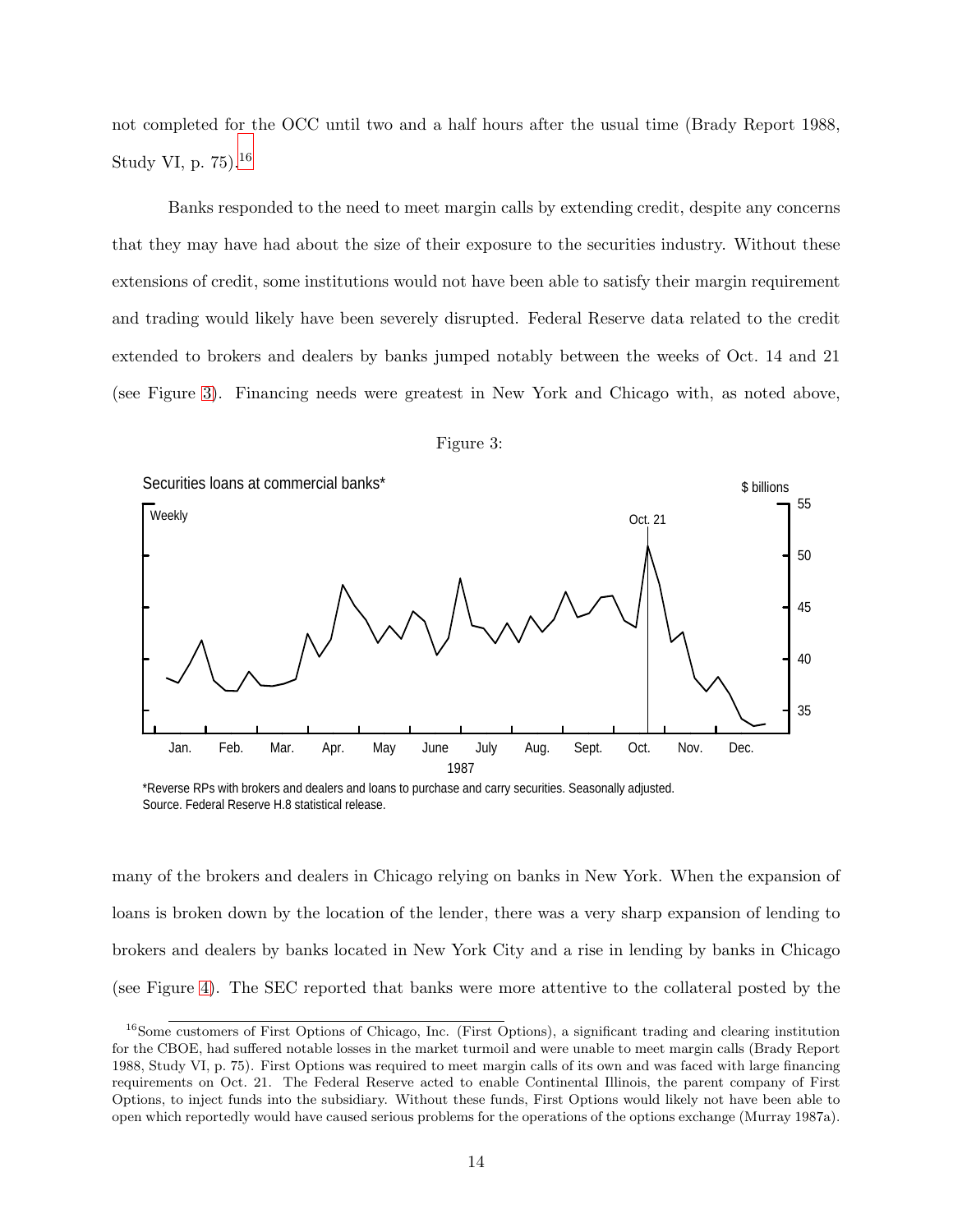<span id="page-15-0"></span>



brokers and dealers, but in general extended credit following existing lending procedures (SEC Report 1988, pp. 5-24–5-29).

Failure of retail investors to meet margin calls spurred liquidations in options markets. Brokers placed emergency margin calls to their retail investors with exposed options positions. In the absence of additional margin, these positions were supposed to be liquidated. The Brady Report indicates that this happened frequently (Study III, p. 21) and these liquidations likely added to the selling pressure in financial markets.

### 3.2 Program Trading

There has been some debate about the extent to which program trading, especially portfolio insurance, contributed to the crash. Portfolio insurance was designed to protect individual investors from losses, but when used by many investors simultaneously, it may have helped make the fall in prices a systemic event with a feedback loop. While portfolio insurers were heavily involved in trading, there were many other institutions selling stocks and futures that were not portfolio insurers, so this trading strategy cannot be entirely to blame. Consistent with the reported preference of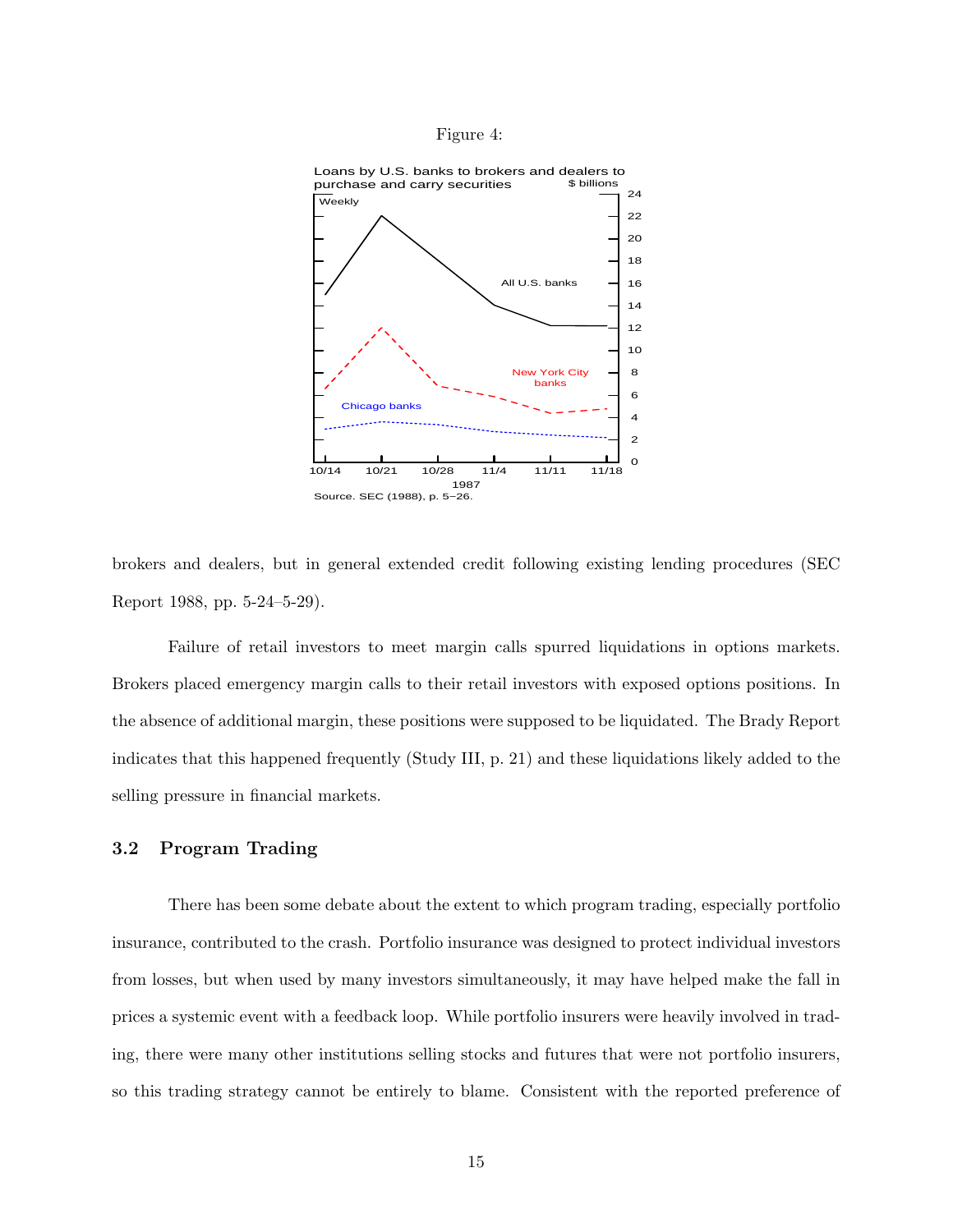portfolio insurers to use futures markets, the largest impact of sales by these institutions seems to have been in the futures market; the Brady Report indicates that on Oct. 19, roughly 40 percent of the non-market-maker sales in the futures market was conducted by portfolio insurers (1988, p. 36). The downward pressure exerted on futures markets from sales by portfolio insurers may have contributed to the discount that formed in the futures market relative to the cash market (see Chicago Mercantile Exchange, Committee of Inquiry (1987, pp. 29-32, p. 56)), which could have been transmitted to the cash markets by other investors.

Different regulators came to different conclusions about the impact of selling by portfolio insurers. The SEC report cites several ways that portfolio insurance may have had deleterious effects on the market (SEC 1988, pp. 3-14—3-16). In particular, the SEC pointed both to the inability of non-portfolio insuring investors to accurately gauge the amount of selling suggested by the portfolio insurance models, which could reduce their buying interest and to an increase in the concentration and velocity of selling, which may both distort prices and have a negative impact on the capital position of the stock specialists (if portfolio insurance sales were on the NYSE). The CME report indicated that "Portfolio insurance did contribute significantly to selling in the futures markets. However, this strategy was only one of many sources of selling, and does not by itself explain the magnitude of the crash" (Chicago Mercantile Exchange, Committee of Inquiry 1987, p. 56). The acting Chairman of the Commodity Futures Trading Commission was even more skeptical and indicated that

Another significant fact involves the 'cascade' theory, which suggests that short portfolio hedging portfolio insurance and stock market-futures market arbitrage can interact to cause a downward spiral in stock prices...Based on data the CFTC has amassed from firms holding large stock index futures positions around October 19, the trading patterns which actually occurred at that time do not correspond with those that would have to happen to support this theory. (Hineman 1988, p. 191)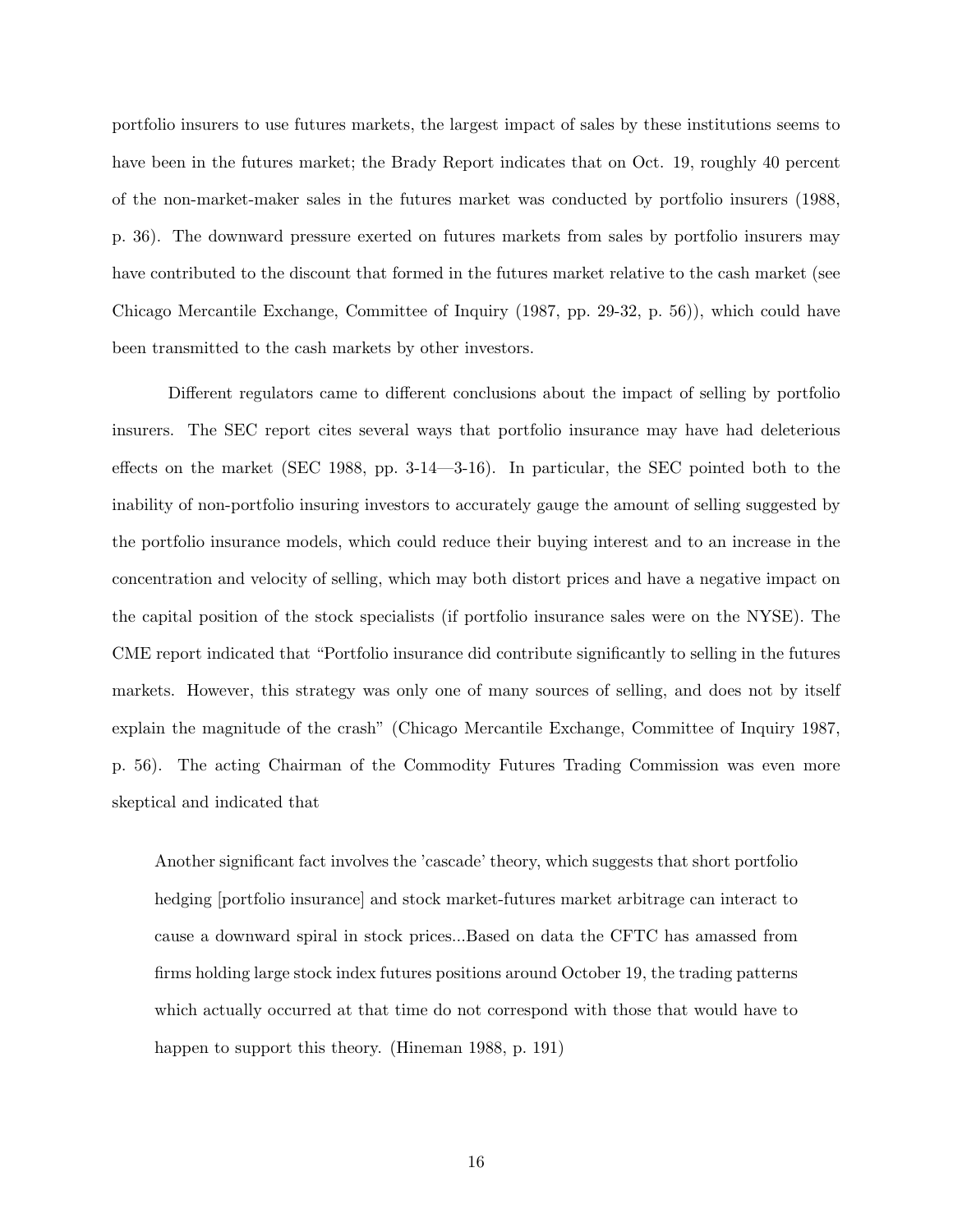#### 3.3 Difficulty obtaining information

Uncertainty and herd behavior also contributed to the crash. With rapidly changing prices, information about current market conditions was difficult to obtain. Price quotes for stock and stock indexes were not necessarily reliable since some stocks were temporarily not open for trading (SEC Report 1988, pp. 2-13—2-14). Rumors about market closings added to the confusion (Siconolfi and Kilman 1987). Given the uncertainty, investors apparently sought to sell and close out their positions. With the dearth of reliable information, herd behavior reportedly became common. Robert Shiller surveyed market participants promptly after the crash and many conveyed to him that, on the day of the crash, they were reacting more to the price movements than to any particular news (Shiller 1989, Chapter 23).

### 4 Response of the Federal Reserve

In an effort to restrain the declines in financial markets and to prevent any spillovers to the real economy, the Federal Reserve acted to provide liquidity to the financial system and did so in a public manner that was aimed at supporting market confidence. One of the most prominent actions of the Federal Reserve was to issue a statement on Tuesday morning (as noted above) indicating that it would support market liquidity. This statement was referred to by one market participant as "the most calming thing that was said [Tuesday]" (Murray 1987b), and likely contributed to the rebound that morning.

The Federal Reserve followed-up the statement by carrying out open market operations that pushed the federal funds rate down to around 7 percent on Tuesday from over 7.5 percent on Monday (see Figure [5\)](#page-18-0). This was done to "provide significant liquidity to relieve the turbulence and tension in the wake of the financial market upheaval" (FOMC transcripts, meeting of Nov. 3, 1987, comments by Peter Sternlight, p. 2). Other short-term interest rates followed the federal funds rate lower thus reducing costs for borrowers. For the next several weeks, the Federal Reserve continued to inject reserves to buoy liquidity in financial markets. Open market operations expanded the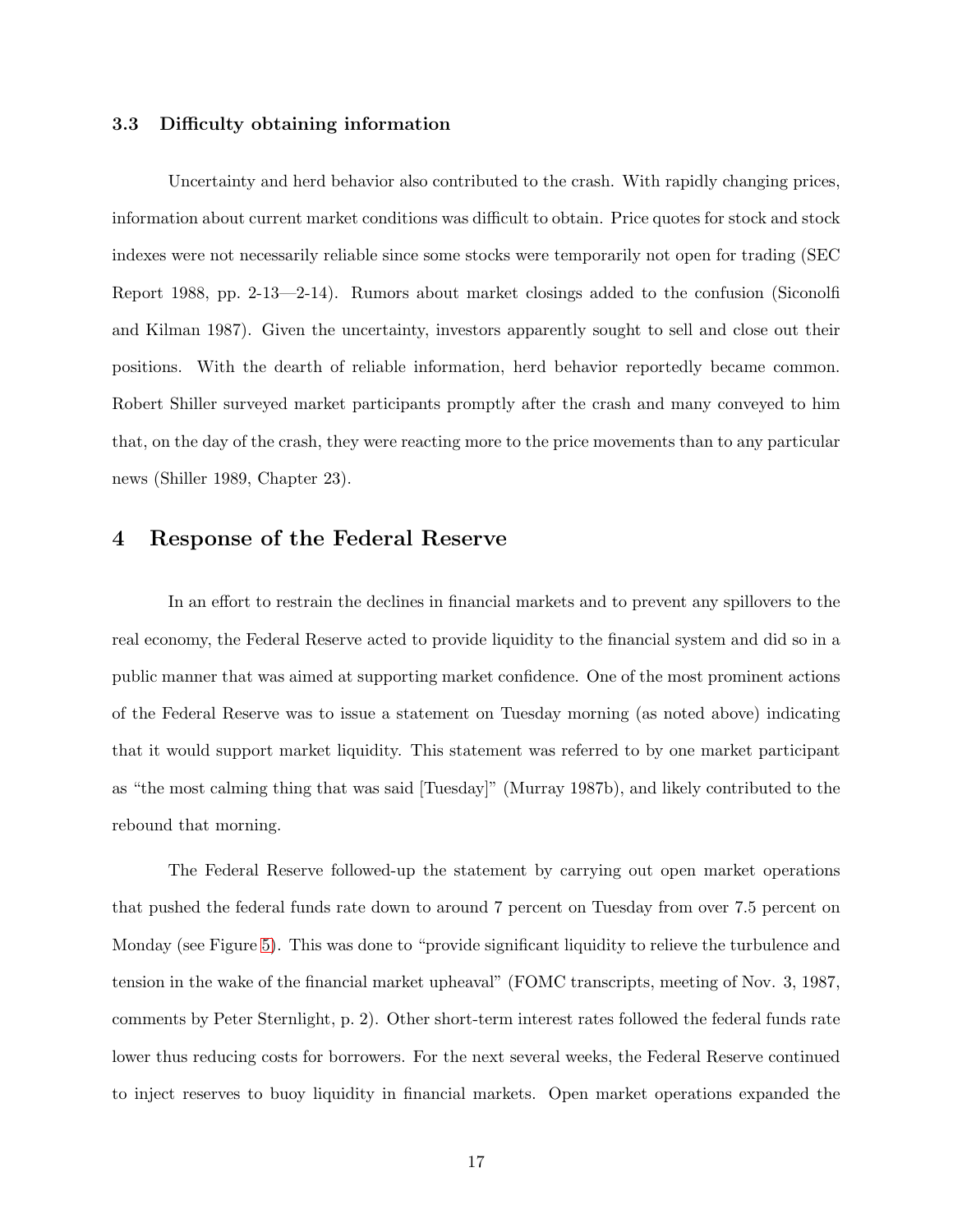<span id="page-18-0"></span>



Federal Reserve system's securities holdings notably (see Figure  $6$ );<sup>17</sup> however, it did not appear to expand exceptionally rapidly.

Following the crisis, open market operations were conducted in a high profile manner in order to underscore to market participants that the Federal Reserve was providing liquidity support (FOMC transcripts, meeting of Nov. 3, 1987, comments by Peter Sternlight, p. 3). Open market operations were frequently conducted an hour or more before the normally scheduled market intervention period (Winkler 1987). When entering the market early, the Trading Desk at the Federal Reserve Bank of New York would notify dealers on the preceding afternoon (FOMC transcripts, meeting of Nov. 3, 1987, comments by Peter Sternlight, p. 3).

The Federal Reserve also worked with banks and securities firms to encourage the availability of credit to support the liquidity and funding needs of brokers and dealers. As noted earlier, the extension of credit by banks to the securities firms was key to the ability of these firms to meet their clearing and settlement obligations and to continue to operate in these markets. In testimony given

 $17$ Discount window lending was reportedly not especially prevalent after the stock market crash, other than a sharp spike on October 21 as nonborrowed reserves fell short of the intended level (Federal Reserve Bank of New York 1988, p. 57).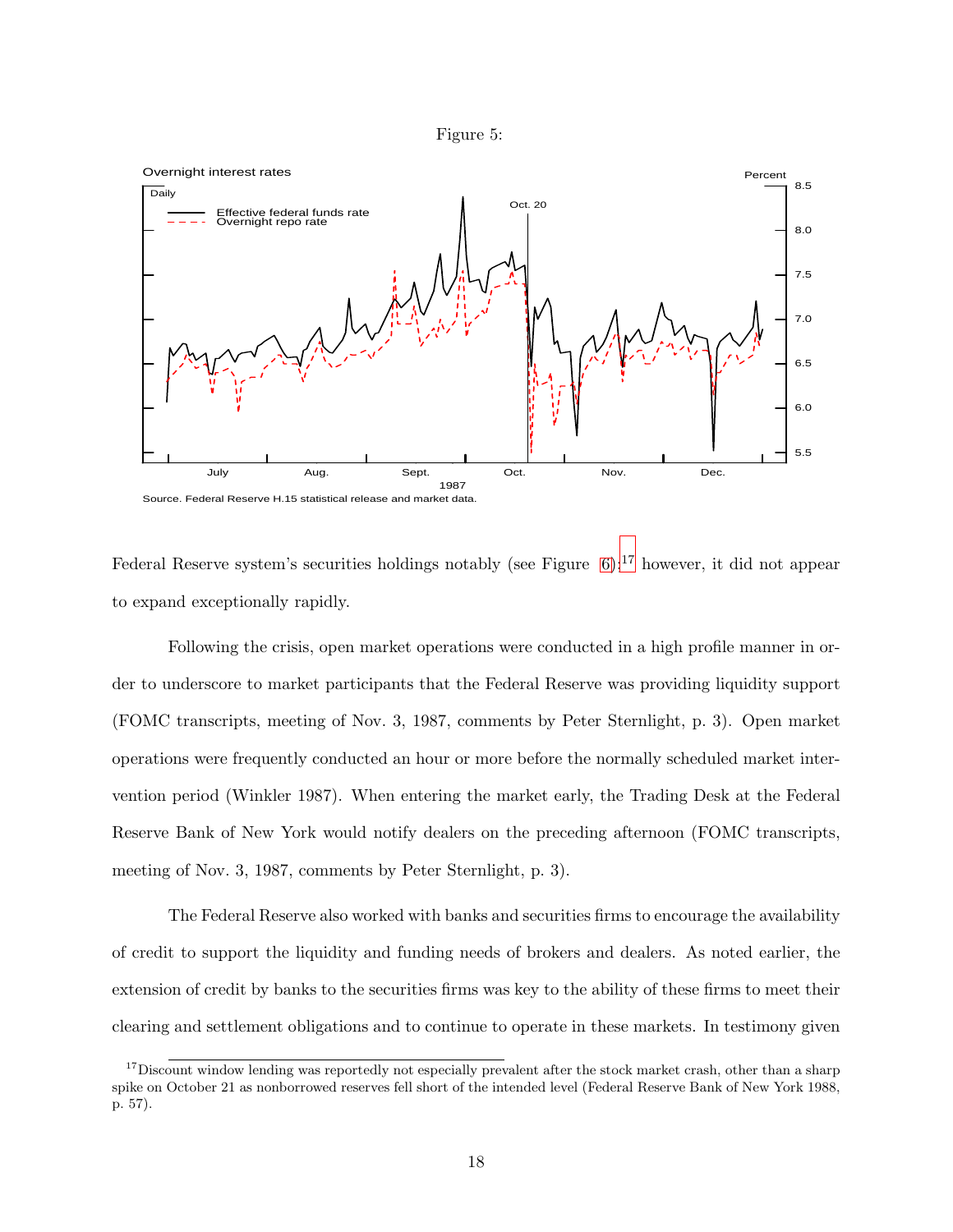#### <span id="page-19-0"></span>Figure 6:



in 1994 to the Senate Banking Committee, Chairman Greenspan indicated that "[t]elephone calls placed by officials of the Federal Reserve Bank of New York to senior management of the major New York City banks helped to assure a continuing supply of credit to the clearinghouse members, which enabled those members to make the necessary margin payments" (Greenspan 1994, p. 137). Contemporary newspaper articles reported similar information:

John S. Reed, the chairman of Citicorp, has been quoted as saying that his bank's lending to securities firms soared to \$1.4 billion on Oct. 20, from a more normal level of \$200 million to \$400 million, after he received a telephone call from E. Gerald Corrigan, president of the New York Federal Reserve Bank. (Sterngold 1987)

Alerted by calls about the developing credit crisis from Mr. Phelan [Chairman of the NYSE] and others, the Fed leaned heavily on the big New York banks to meet Wall Street's soaring demand for credit. Mr. Corrigan and key aides personally telephoned top bankers to get the message across...The banks were told to keep an eye on the big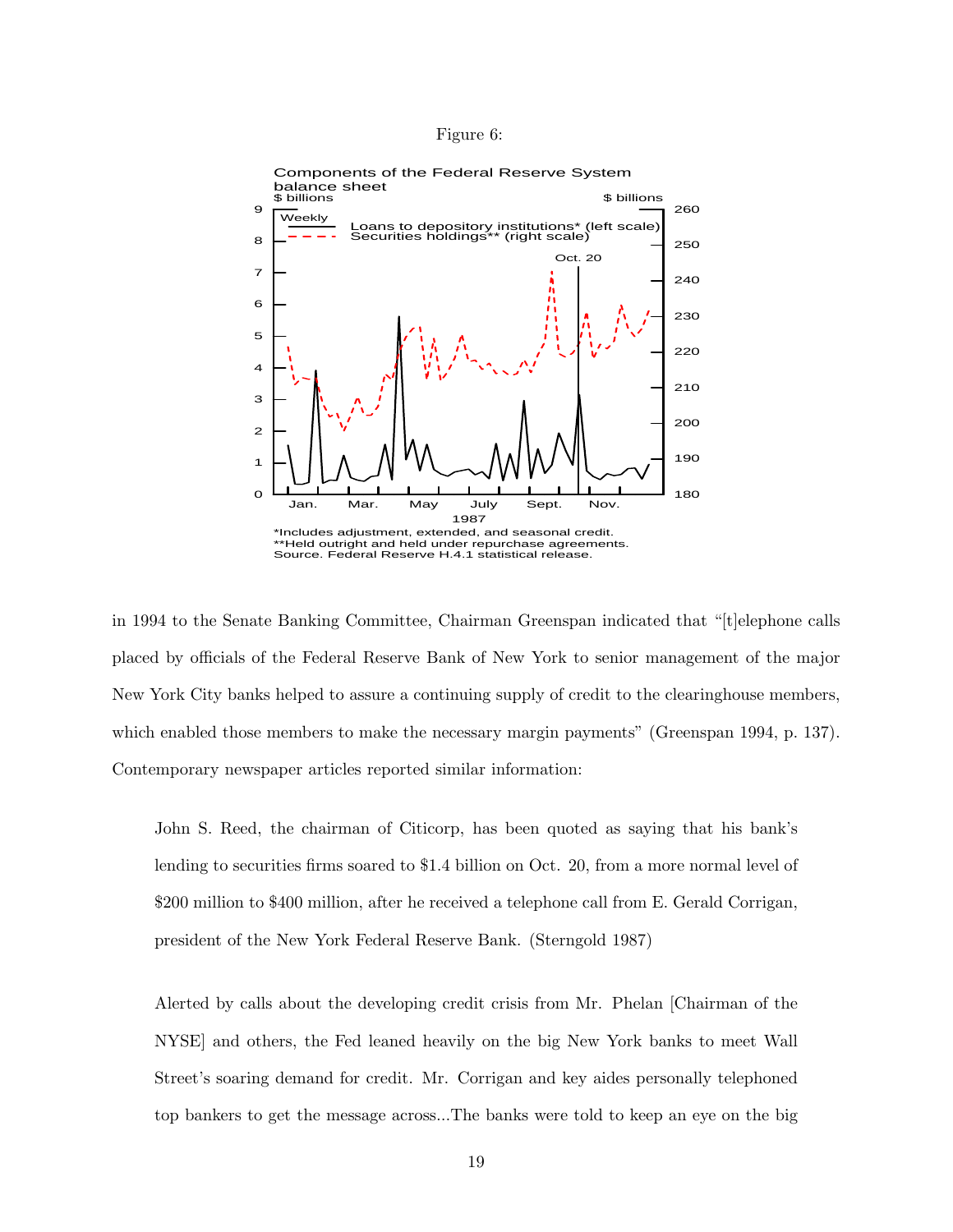picture—the global financial system on which all their business ultimately depends. A senior New York banker says the Fed's message was, 'We're here. Whatever you need, we'll give you.' (Stewart and Hertzberg 1987)

Government, and in particular U.S. Treasury, securities are often used as collateral in repurchase agreements and other financial contracts (and can also be pledged to satisfy margin calls). Trading and lending these securities is an important source of market liquidity. After the stock market crash, there was reportedly some reluctance by holders of government securities to lend them as freely as they typically did, possibly owing to concerns about counterparty risk, which led to scarcity of some securities and a rise in fails to deliver (Greenspan 1988, p. 92). Problems trading government securities could potentially spill over into other markets. To respond to this trend and enhance liquidity in the government securities market, the Federal Reserve temporarily liberalized the rules governing lending of securities from its portfolio by suspending the per issue and per dealer limits on the amount of loans as well as the requirement that the loans not be made to facilitate a short sale (FOMC transcripts, meeting of Nov. 3, 1987, presentation by Peter Sternlight, p. 7).

There were also a variety of supervisory efforts to ensure the soundness of the financial system. The Federal Reserve placed examiners in major banking institutions and monitored developments (Greenspan 1988, pp. 90-92). This action was taken in part to identify potential runs as well as to assess the banking industry's credit exposure to securities firms through loans, loan commitments, and letters of credit. Monitoring efforts by the Federal Reserve went beyond the banking industry and included stepped up daily monitoring of the government securities markets and of the health of primary dealer and inter-dealer brokers. These latter efforts also involved keeping in close touch with officials from a variety of agencies and institutions such as the Securities and Exchange Commission, National Association of Securities Dealers, New York Stock Exchange, and the Treasury Department.

Finally, in an effort to facilitate settlement and clearing of transactions and loans by settle-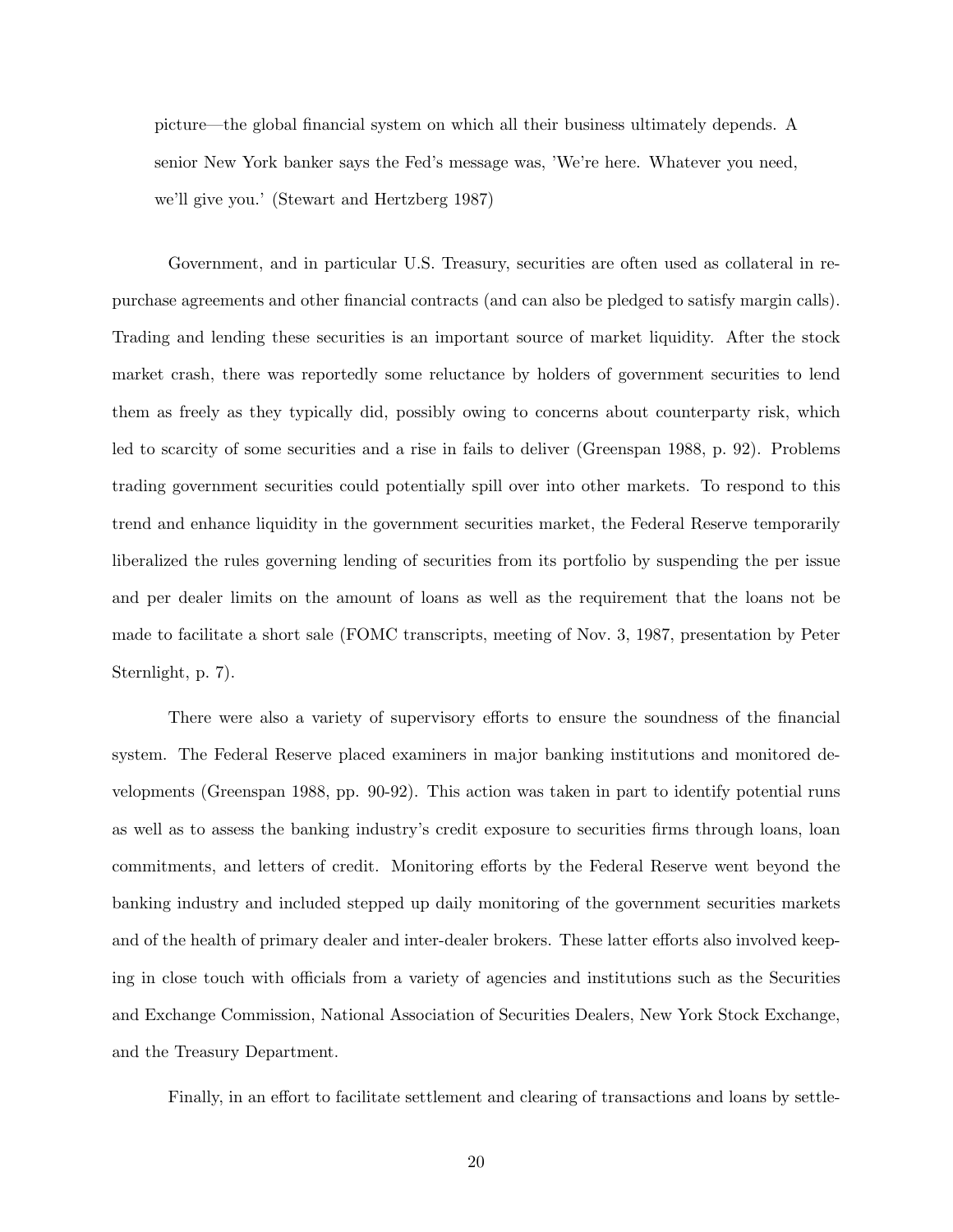ment banks to brokers and dealers, the Federal Reserve extended Fedwire hours on several occasions (Greenspan 1988, p. 92).

The response of the Federal Reserve, and other regulators, appears to have contributed to improved market conditions. Reflecting the additions of reserves through open market operations and the reduction in the federal funds rate, other short-term interest rates declined. The liquidity support likely contributed substantially toward a return to normal market functioning.<sup>18</sup> Within a few days, some measures of market uncertainty, such as the implied volatility on the S&P 100, declined, although they remained elevated compared to pre-crash levels (see Figure [7\)](#page-21-0).



<span id="page-21-0"></span>

## 5 Conclusion

The 1987 stock market crash was a shock to the stability of the financial system, not just because of the size of the drop in price, but importantly because market functioning was significantly impaired. The volume of sell orders at times overwhelmed NYSE specialists and they

<sup>&</sup>lt;sup>18</sup>However, it should be noted that even though the Federal Reserve was providing liquidity support on Tuesday, Oct. 20, and certainly enabled markets to function better than they would have otherwise, that day was the one in which market functioning was most impaired.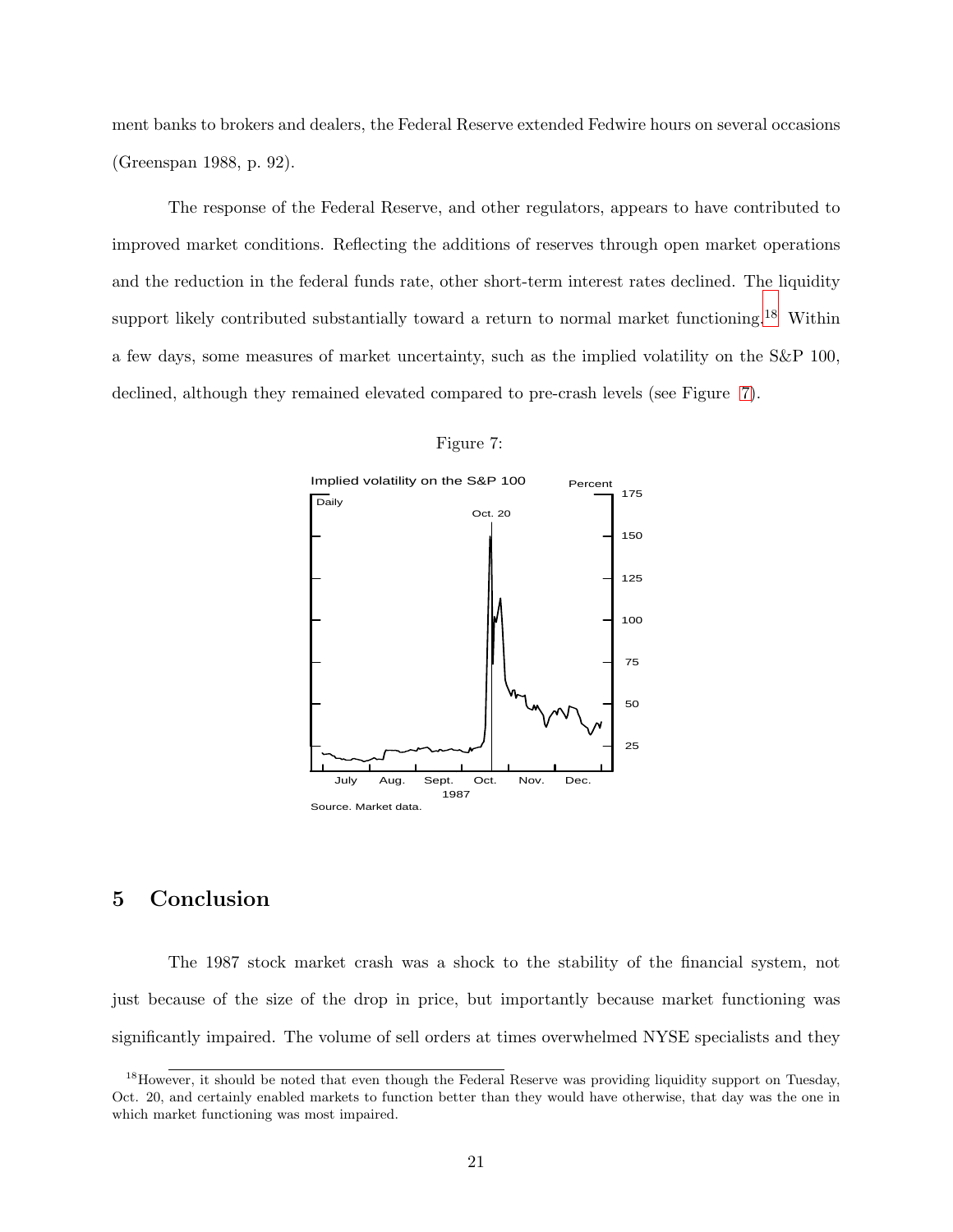were forced to suspend trading in some stocks. Stock trading suspension played a role in temporarily halting trading in some option and futures contracts on other exchanges. Difficulties ensuring the necessary credit extensions and payment flows to settle margin accounts caused concern about the clearinghouse operations. The issues raised by the crash helped spur upgrades of facilities and systems by the exchanges and clearinghouses.

The Federal Reserve responses to the stock market crash illustrates three varieties of tools that can be used when responding to a crisis. The first variety of tools include the high-profile public actions taken to support market sentiment. The most obvious of these is the public statement the morning of Tuesday, Oct. 20 that indicated that the Federal Reserve was taking positive steps to meet market needs for liquidity. The second set of tools employed were those that boosted the liquidity of the financial system. These tools included the use of open market operations and lowering of the federal funds rate to support the liquidity of the banking system as well as liberalizing the rules regarding lending of securities from the system account. Finally, the Federal Reserve encouraged various market participants, in particular banks lending to brokers and dealers, to work cooperatively and flexibly with their customers. These efforts appear to have been vital in allowing markets to open Tuesday morning and made an important contribution to the improvement in market functioning in subsequent weeks.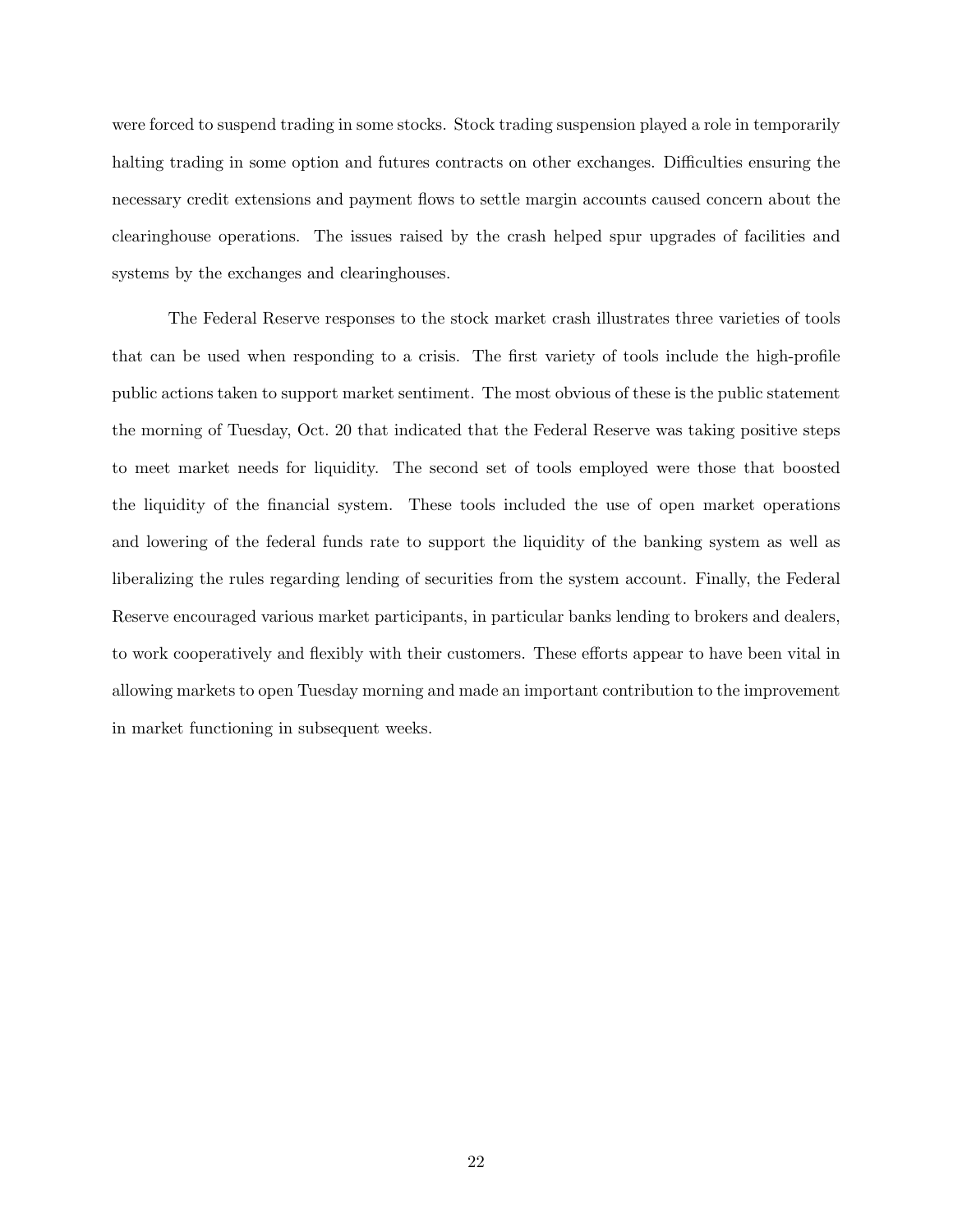## References

- Anders, G., and B. Garcia (1987): "Raging Bull, Stock Market's Surge is Puzzling Investors; When Will It End?," *Wall Street Journal*, Jan. 19, p. 1.
- BERNANKE, B. (1990): "Clearing and Settlement during the Crash," Review of Financial Studies, 3(1), 133–151.
- Chicago Mercantile Exchange, Committee of Inquiry (1987): Preliminary Report of the Committee of Inquiry. Merton Miller (Chairman), Chicago: Chicago Mercantile Exchange.
- Federal Open Market Committee (1987): Transcripts of the Federal Open Market Committee. Washington: Federal Reserve System.
- Federal Reserve Bank of New York (1988): "Monetary Policy and Open Market Operations during 1987," Quarterly Review, 13(1), 41–58.
- Garcia, B. (1987): "An Appraisal:Portfolio Insurance Could Fuel Stocks' Fall, Critics Say," Wall Street Journal, Oct. 12, p. 43.
- Greenspan, A. (1988): "Statement and comments of Alan Greenspan, Chairman of the Federal Reserve," in "Black Monday," The Stock Market Crash of October 19, 1987. U.S. Congress. Senate. Committee on Banking, Housing, and Urban Affairs. Hearing, 100 Congress 1 Session, Washington: Government Printing Office.
	- (1994): "Statement and comments of Alan Greenspan, Chairman of the Federal Reserve," in Banking Industry Regulatory Consolidation. U.S. Congress. Senate. Committee on Banking, Housing, and Urban Affairs. Hearing, 103 Congress 2 Session, Washington: Government Printing Office.
- Hineman, K. (1988): "Statement and comments of Kalo Hineman, Acting Chairman of the Commodity Futures Trading Commission," in "Black Monday," The Stock Market Crash of October 19, 1987. U.S. Congress. Senate. Committee on Banking, Housing, and Urban Affairs. Hearing, 100 Congress 1 Session, Washington: Government Printing Office.
- Katzenbach, N. (1987): An Overview of Program Trading and Its Impact on Current Market Practices. New York: The New York Stock Exchange.
- Melamed, L., and B. Tamakin (1996): Escape to the Futures. New York: John Wiles and Sons, Inc.
- MURRAY, A. (1987a): "Fed's New Chairman Wins a Lot of Praise on Handling the Crash," Wall Street Journal, Nov. 25, p. 1.
	- $-$  (1987b): "Stock Market's Frenzy Puts Fed's Greenspan in a Crucial Position," Wall Street Journal, Oct. 21, p. 1.
- PRESIDENTIAL TASK FORCE ON MARKET MECHANISMS (1988): Report of the Presidential Task Force on Market Mechanisms. Nicholas Brady (Chairman), U.S. Government Printing Office.
- Ruder, D. (1987): "Statement and comments of David Ruder, Chairman of the Securities and Exchange Commission," in Volatility and Panic in the Nation's Financial Markets. U.S. Congress. Senate. Committee on Banking, Housing, and Urban Affairs. Hearing, 100 Congress 1 Session, Washington: Government Printing Office.
- SAUNDERS, A., AND M. CORNETT (2007): Financial Markets and Institutions. New York: McGraw-Hill Irwin.